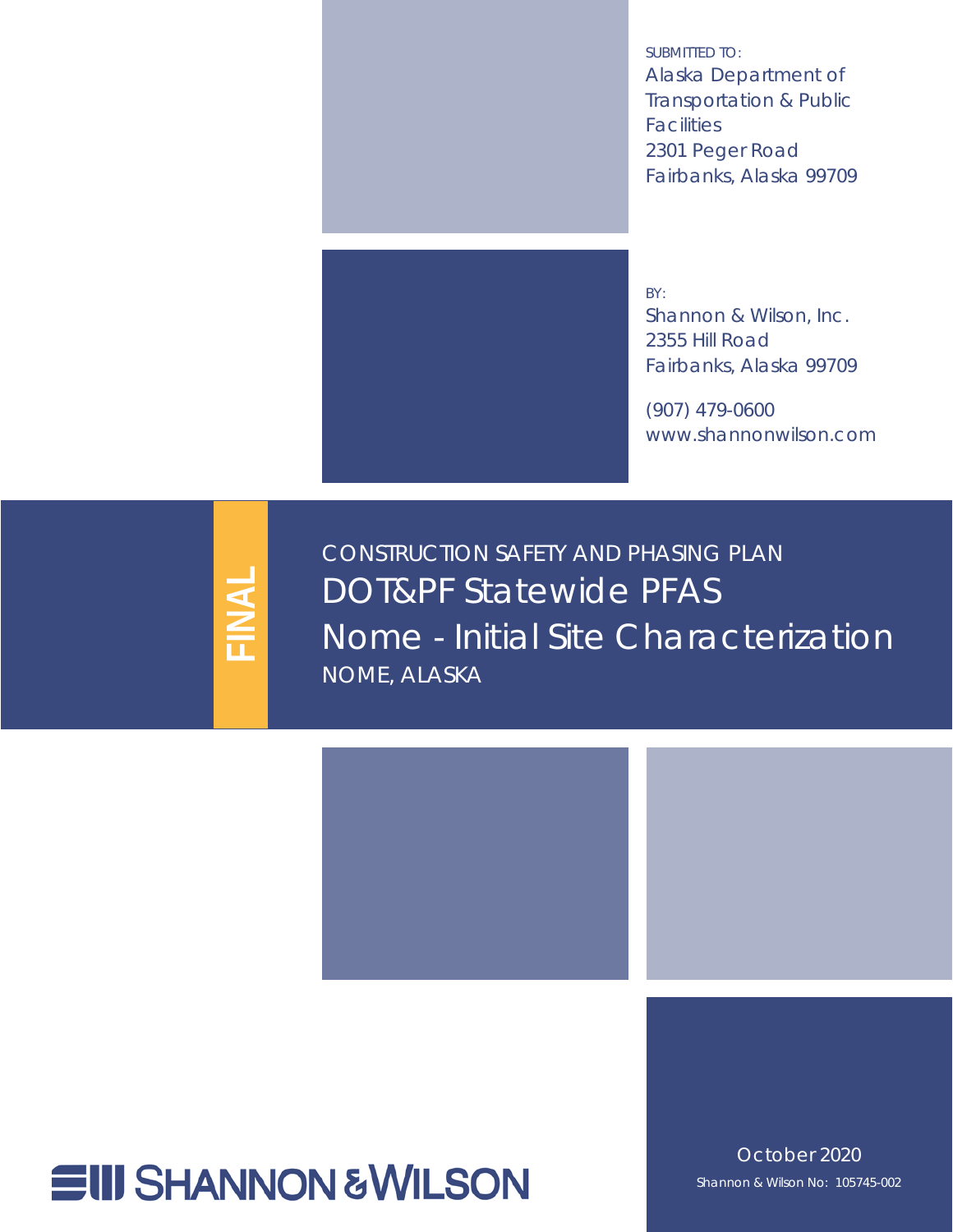## PAGE INTENTIONALLY LEFT BLANK FOR DOUBLE-SIDED PRINTING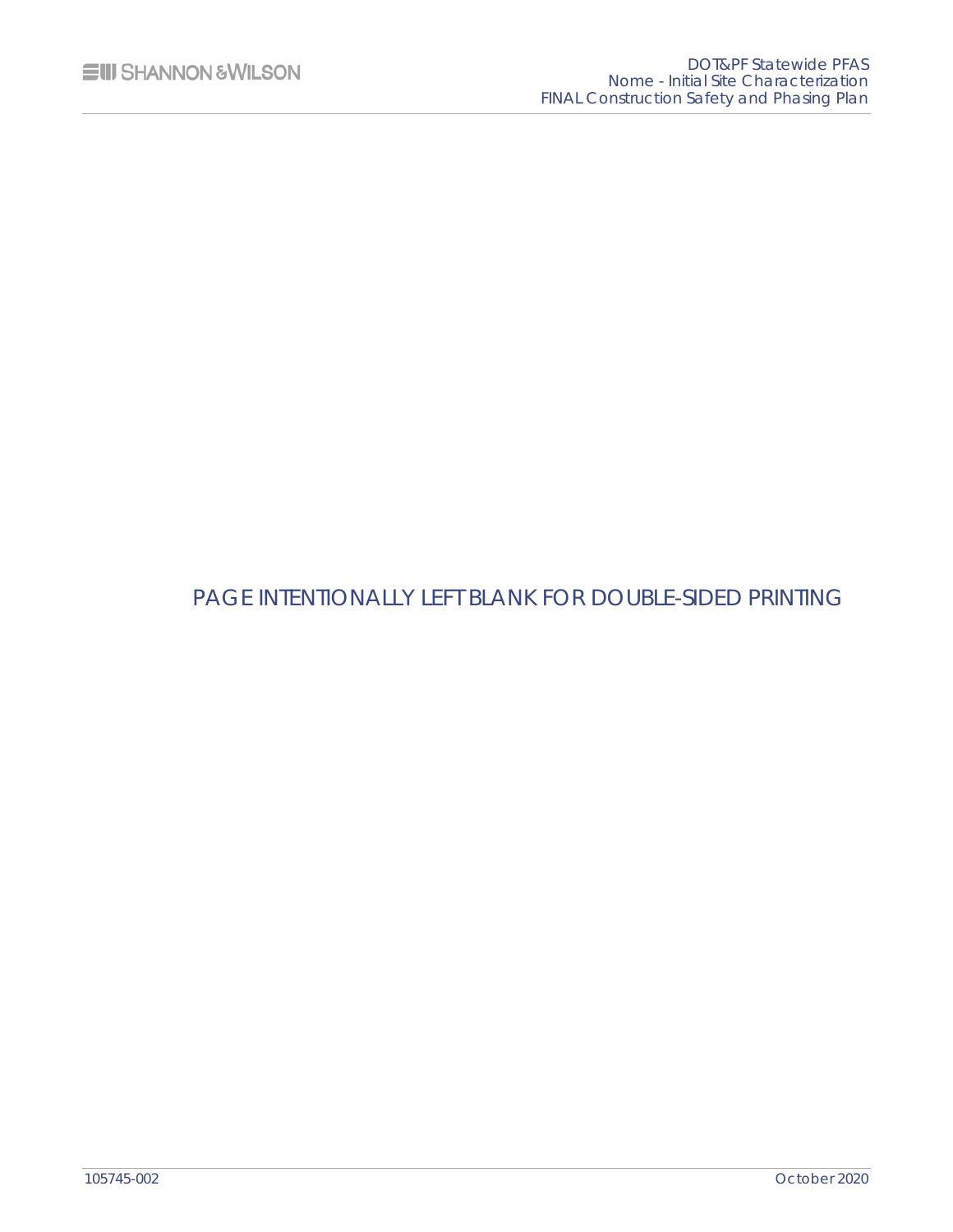### Submitted To: [Alaska Department of Transportation & Public Facilities](#page-0-4) [2301 Peger Road](#page-0-5)  [Fairbanks, Alaska 99709](#page-0-6)  Attn: Contact Name

#### Subject: [FINAL](#page-0-1) [CONSTRUCTION SAFETY](#page-0-2) AND PHASING PLAN[,](#page-0-0)  DOT&PF STATEWIDE PFAS [NOME - INITIAL SITE](#page-0-0)  [CHARACTERIZATION, NOME, ALASKA](#page-0-0)

Shannon & Wilson prepared this Construction Safety and Phasing Plan (CSPP) on behalf of the Alaska Department of Transportation & Public Facilities (DOT&PF). This CSPP is a supplement to the *DOT&PF Statewide General Work Plan Revision 1* (GWP) dated July 2020 and the *General Work Plan Addendum DOT&PF Statewide Addendum 003-OME-01* dated August 2020. The Addendum 003-OME-01 provides details regarding initial site characterization activities associated with per- and polyfluorinated substances (PFAS) at the Nome Airport (OME).

The information provided in this CSPP is to coordinate field activities with DOT&PF, the Federal Aviation Administration (FAA), and Shannon & Wilson to minimize disruptions of airport operations while maintaining airport and contractor safety.

Initial PFAS site characterization is addressed by our proposal dated September 2, 2020, and authorized on October 15, 2020 by NTPs 10-2 and 10-3 under Professional Services Agreement Number 25-19-013 Per- and Polyfluorinated Substances (PFAS) Related Environmental & Engineering Services. Shannon & Wilson appreciates the opportunity to be of service to you on this project. If you have questions concerning this report, or we may be of further service, please contact us.

This CSPP was prepared and reviewed by:

Marcy Nadel Chris Darrah, CPG, CPESC Geologist, Environmental Lead Vice President, Contract Manager (Kristen Freiburger for Marcy Nadel)

MXJ:MDN:CBD/mdn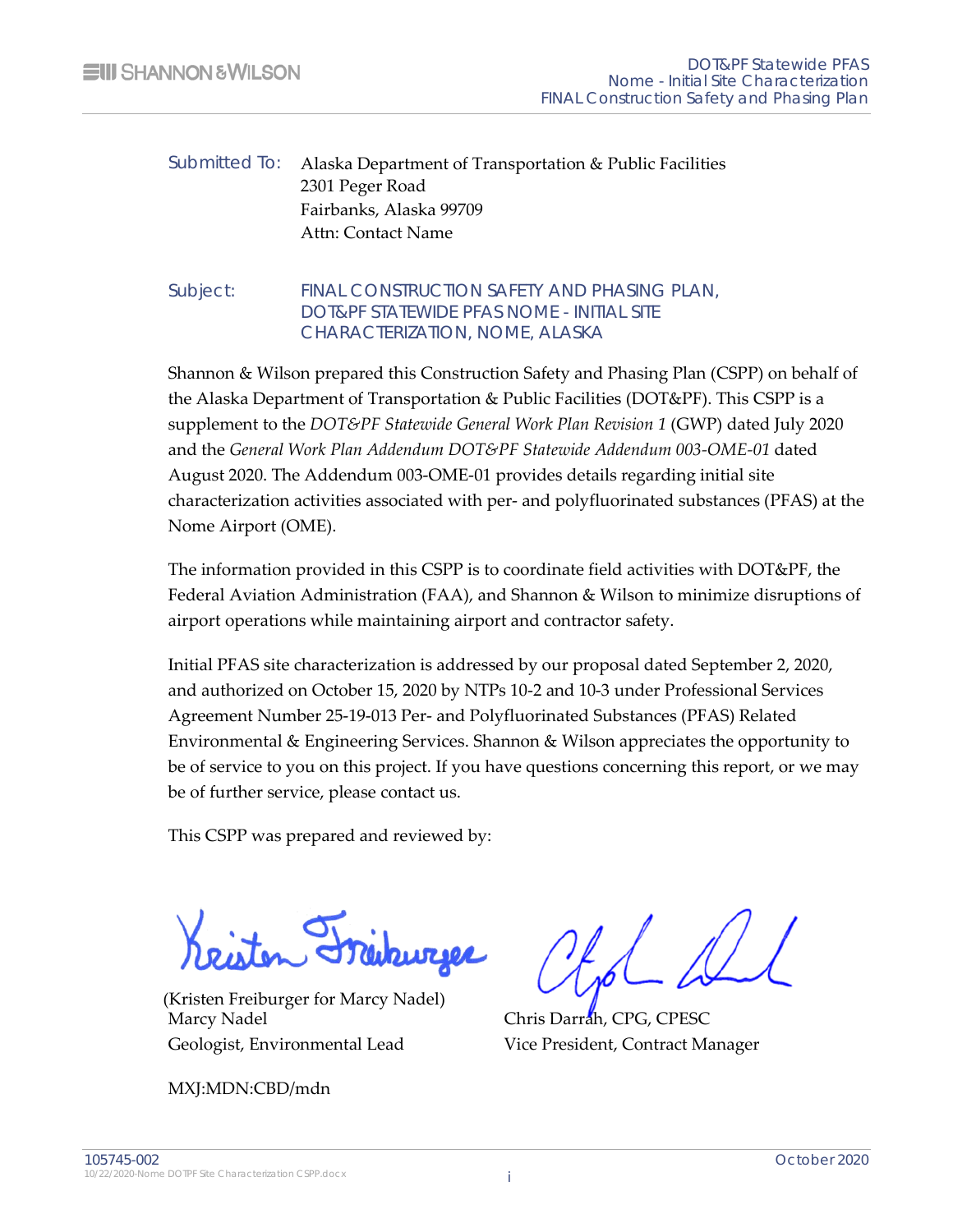| $\mathbf{1}$   |     |       |                                                               |  |
|----------------|-----|-------|---------------------------------------------------------------|--|
|                | 1.1 |       |                                                               |  |
| 2              |     |       |                                                               |  |
|                | 2.1 |       |                                                               |  |
|                | 2.2 |       |                                                               |  |
|                | 2.3 |       |                                                               |  |
|                | 2.4 |       |                                                               |  |
|                | 2.5 |       |                                                               |  |
|                | 2.6 |       |                                                               |  |
|                | 2.7 |       |                                                               |  |
| 3              |     |       |                                                               |  |
|                | 3.1 |       |                                                               |  |
|                |     | 3.1.1 | Closing, or Partial Closing of Runways, Taxiways and Aprons 4 |  |
|                |     | 3.1.2 | $\label{eq:3} \textbf{Closing of ARFF Access Routers}\xspace$ |  |
|                |     | 3.1.3 | Closing of Access Routes Used by Airport and Airline Support  |  |
|                |     | 3.1.4 | Interruption of Utilities, Including Water Supplies for       |  |
|                |     | 3.1.5 | Approach/Departure Surfaces Affected by Heights of Objects5   |  |
|                |     | 3.1.6 |                                                               |  |
|                | 3.2 |       |                                                               |  |
|                |     | 3.2.1 |                                                               |  |
| $\overline{4}$ |     |       |                                                               |  |
|                | 4.1 |       |                                                               |  |
|                |     | 4.1.1 |                                                               |  |
|                |     | 4.1.2 |                                                               |  |
|                |     | 4.1.3 |                                                               |  |
| 5              |     |       |                                                               |  |
|                | 5.1 |       |                                                               |  |
|                |     | 5.1.1 |                                                               |  |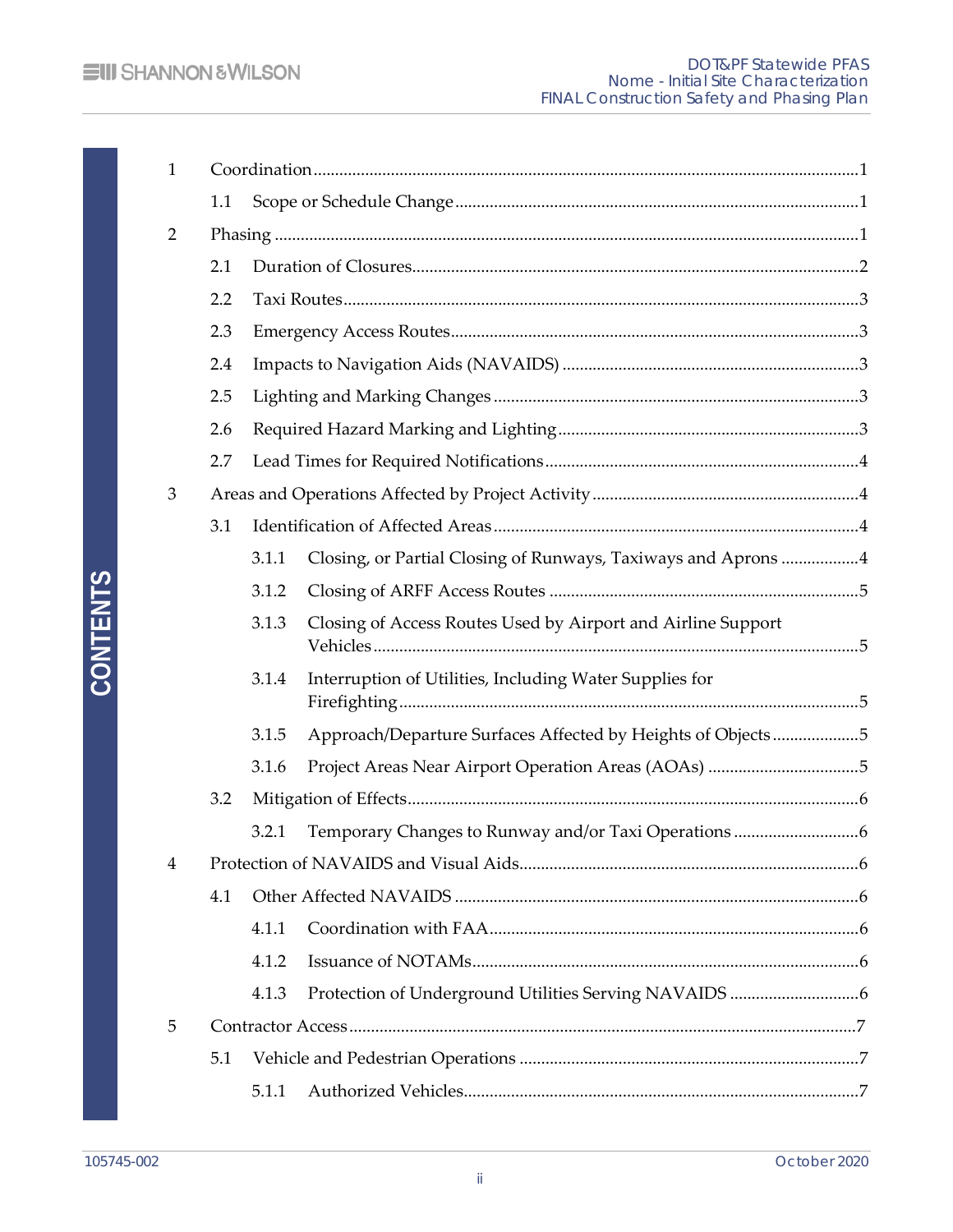|    |      | 5.1.2 |                     |     |  |
|----|------|-------|---------------------|-----|--|
|    |      | 5.1.3 |                     |     |  |
|    |      | 5.1.4 |                     |     |  |
|    |      | 5.1.5 |                     |     |  |
|    |      | 5.1.6 |                     |     |  |
|    |      | 5.1.7 |                     |     |  |
|    |      | 5.1.8 |                     |     |  |
|    | 5.2  |       |                     |     |  |
|    | 5.3  |       |                     |     |  |
| 6  |      |       |                     |     |  |
|    | 6.1  |       |                     |     |  |
|    | 6.2  |       |                     |     |  |
| 7  |      |       |                     |     |  |
| 8  |      |       |                     |     |  |
| 9  |      |       |                     |     |  |
|    | 9.1  |       |                     |     |  |
|    | 9.2  |       |                     |     |  |
|    | 9.3  |       |                     |     |  |
| 10 |      |       |                     |     |  |
| 11 |      |       |                     |     |  |
| 12 |      |       |                     |     |  |
| 13 |      |       | Special Conditions. | .14 |  |
|    |      |       |                     |     |  |
| 14 |      |       |                     |     |  |
| 15 |      |       |                     |     |  |
|    |      |       |                     |     |  |
|    |      |       |                     |     |  |
|    |      |       |                     |     |  |
|    |      |       |                     |     |  |
|    | 15.5 |       |                     |     |  |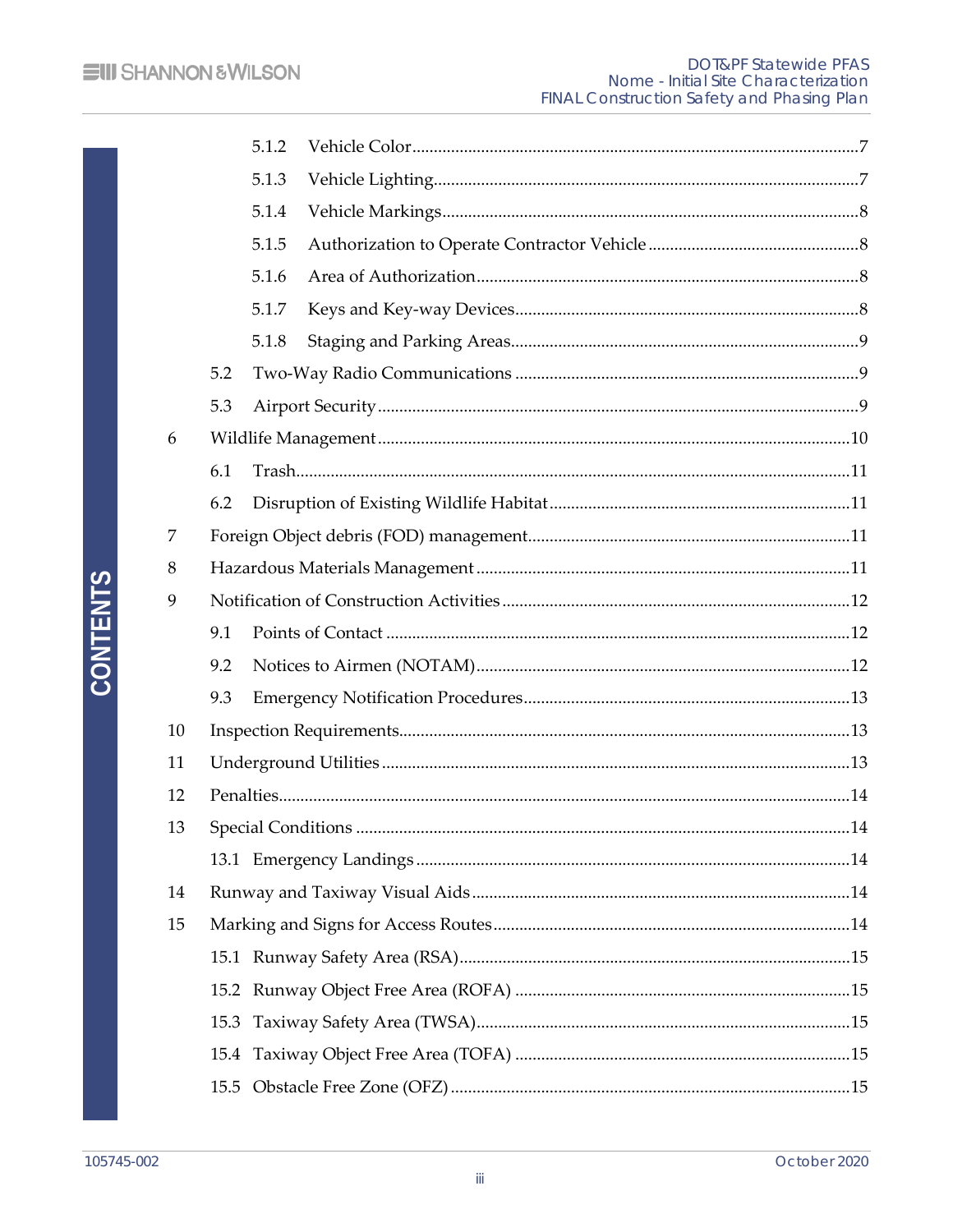## Exhibits

## Figures

| Figure 1: | Phase 1 Sample Locations |
|-----------|--------------------------|
| Figure 2: | Phase 2 Sample Locations |
| Figure 3: | Phase 3 Sample Locations |

## Appendices

Important Information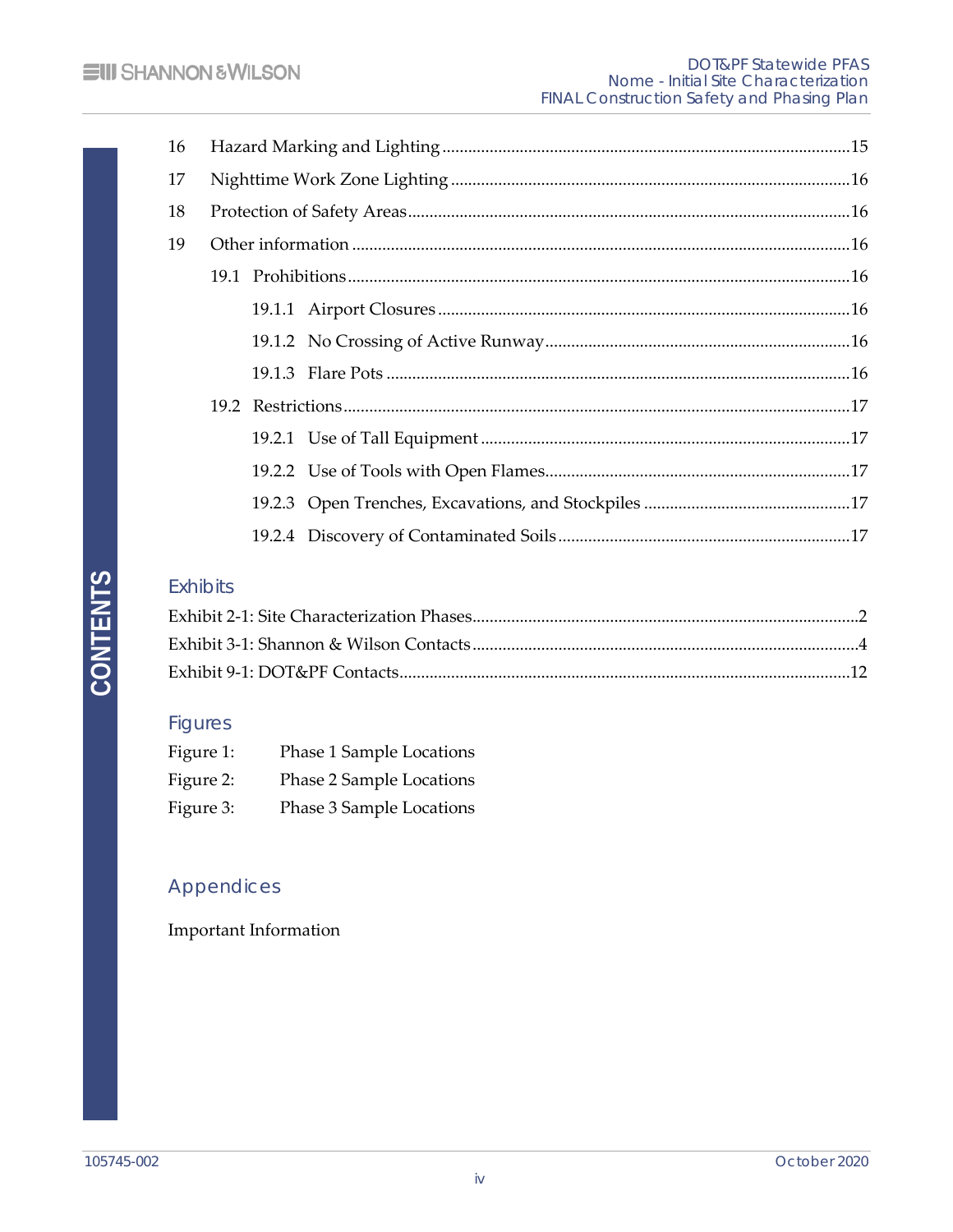| <b>AOA</b>     | <b>Airport Operation Areas</b>                          |
|----------------|---------------------------------------------------------|
| <b>ARFF</b>    | Airport Rescue and Fire Fighting                        |
| <b>CSPP</b>    | Construction Safety and Phasing Plan                    |
| <b>CTAF</b>    | Common Traffic Advisory Frequency                       |
| DOT&PF         | Alaska Department of Transportation & Public Facilities |
| <b>ESA</b>     | <b>Endangered Species Act</b>                           |
| <b>FAA</b>     | <b>Federal Aviation Administration</b>                  |
| FOD            | foreign object debris                                   |
| <b>FSS</b>     | <b>Flight Service Station</b>                           |
| <b>IAW</b>     | in accordance with                                      |
| <b>ILS</b>     | instrument landing system                               |
| <b>MMPA</b>    | Marine Mammal Protection Act                            |
| <b>NAVAIDS</b> | navigation aids                                         |
| <b>NOTAM</b>   | Notice to Airmen                                        |
| <b>OFA</b>     | <b>Object Free Area</b>                                 |
| <b>OFZ</b>     | <b>Obstacle Free Zone</b>                               |
| <b>OME</b>     | Nome Airport                                            |
| PAPI           | precision approach path indicators                      |
| <b>PFAS</b>    | per- and polyfluorinated alkyl substances               |
| <b>ROFA</b>    | Runway Object Free Area                                 |
| <b>RSA</b>     | Runway Safety Area                                      |
| <b>SAE</b>     | Society of Automotive Engineers                         |
| <b>SIDA</b>    | Security Identification Display Area                    |
| <b>STA</b>     | <b>Security Threat Assessment</b>                       |
| <b>TOFA</b>    | Taxiway Object Free Area                                |
| <b>TSA</b>     | Transportation Security Administration                  |
| TW             | Taxiway                                                 |
| <b>TWSA</b>    | Taxiway Safety Area                                     |
| <b>USFWS</b>   | US Fish & Wildlife Service                              |
|                |                                                         |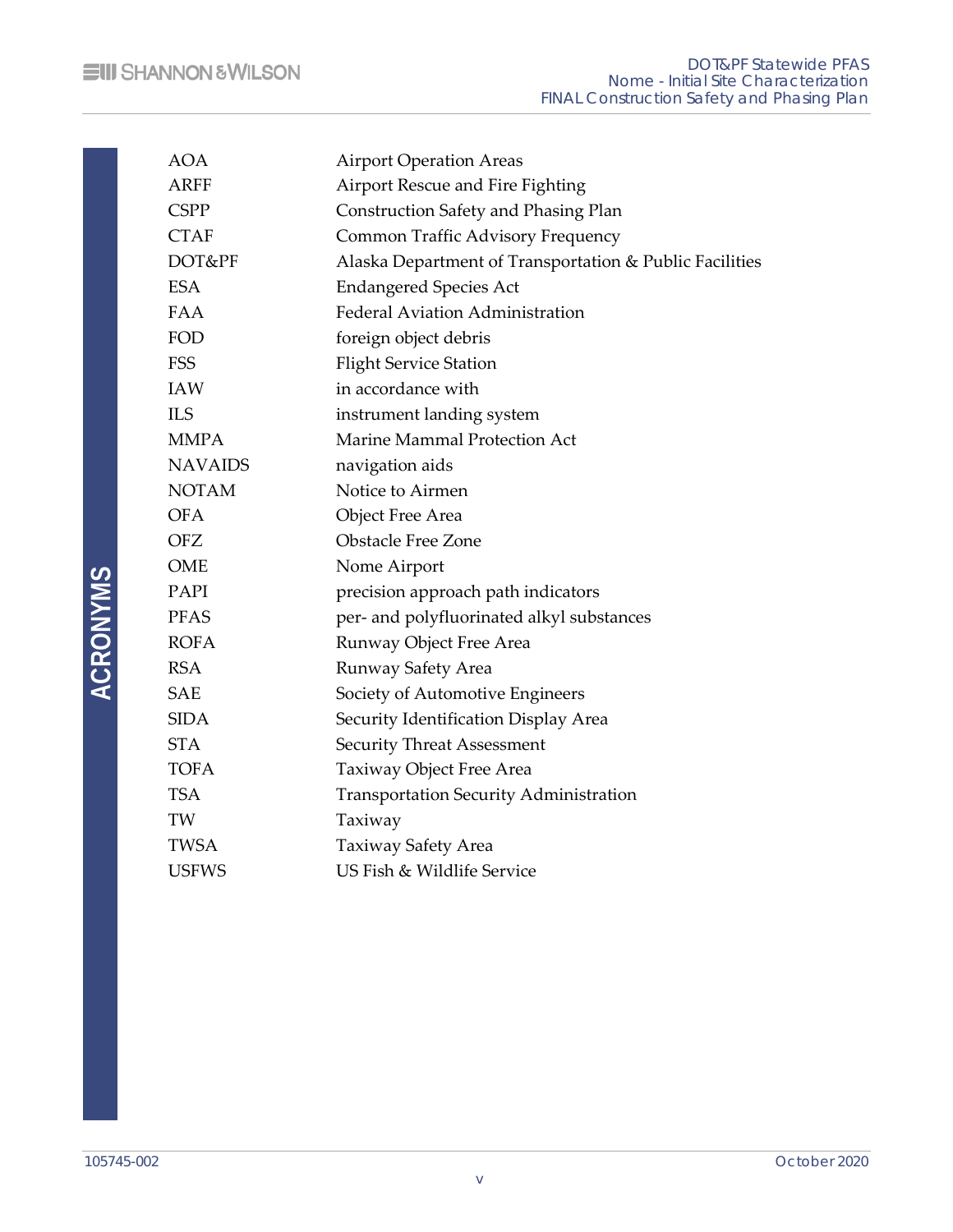# <span id="page-7-0"></span>1 COORDINATION

Initial PFAS site characterization activities at the OME require coordination with multiple parties. This CSPP focuses on Shannon & Wilson's planned drilling effort and other sampling activities that will take place within OME Restricted Areas. Shannon & Wilson will coordinate with the OME badging office for site access.

Project preparation calls for coordination, notification, contact or other interaction with airport management, maintenance and operations, Airport Rescue and Fire Fighting (ARFF) personnel, airport tenants, airport users, and the general public. Such activities shall be done through or with the approval of the following DOT&PF staff:

- Darrin Otton, Airport Manager, for OME personnel;
- Sammy Cummings, PFAS Program Manager, for airport tenants and the general public.

<span id="page-7-1"></span>Contact information can be found in Exhibit 9-1, DOT&PF Contacts.

## 1.1 Scope or Schedule Change

Shannon & Wilson shall schedule and sequence the drilling and sampling work in accordance with the *General Work Plan Addendum DOT&PF Statewide Addendum 003-OME-01* dated August 2020 and Section 2 of this CSPP. If changes to the schedule are required, Shannon & Wilson will inform the Airport Manager as soon as possible.

# <span id="page-7-2"></span>2 PHASING

OME initial PFAS site characterization activities include drilling environmental borings, installing long-term and temporary groundwater monitoring wells, and collecting surface soil, water, and sediment samples from within the OME Restricted Area. In addition to site characterization activities requiring a drill rig, Shannon & Wilson will collect surface soil, surface water, sediment, and water supply well samples on OME property outside the Restricted Area, and offsite. This CSPP is prepared for site characterization activities within the fenced OME Restricted Area only. Please refer to Figures 1 through 3 for soil boring, monitoring well, and other sampling locations. Below is a summary of applicable phase elements from most to least complex.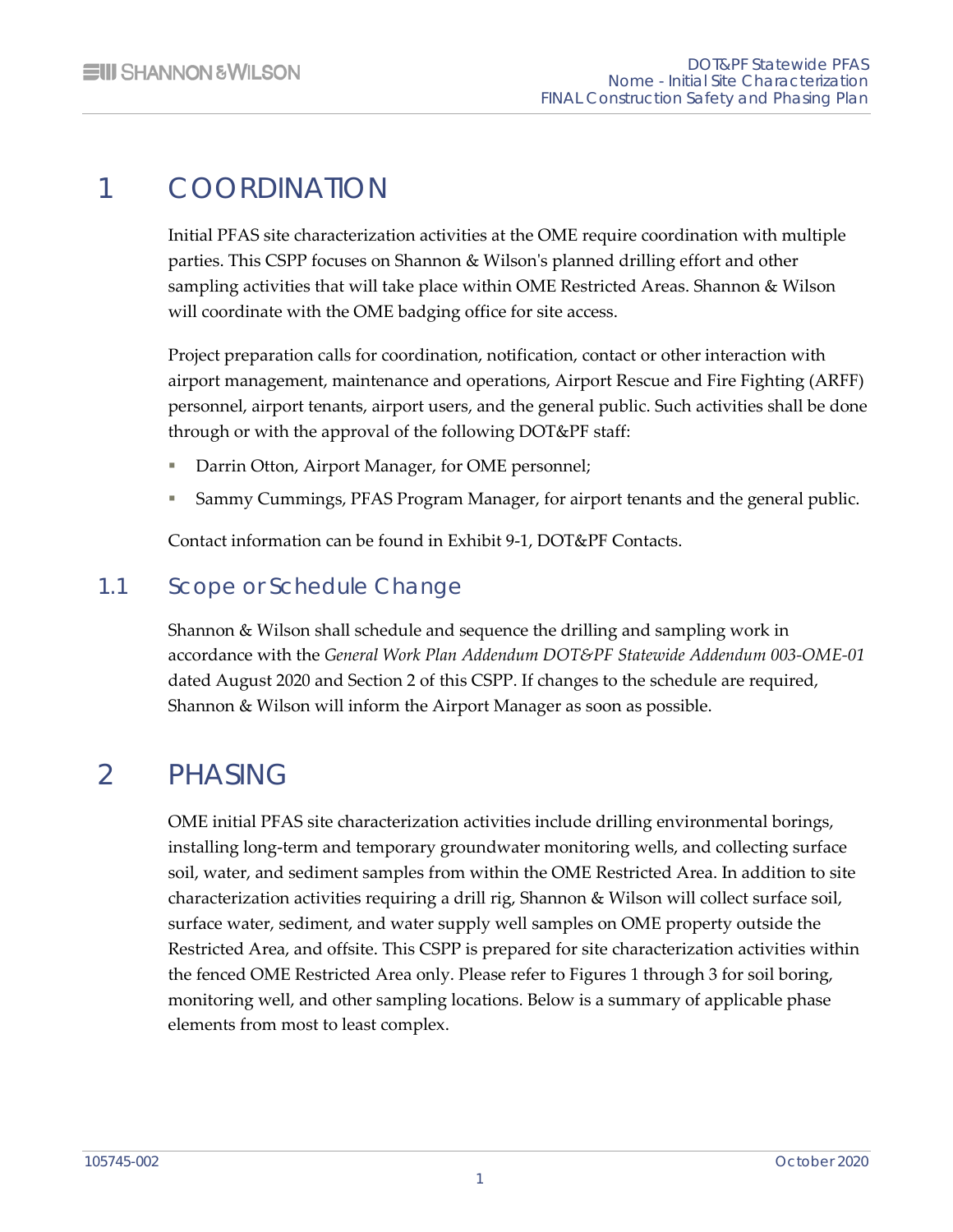| <b>Name</b> | Personnel                     | Time of Day                                                                                       |  |
|-------------|-------------------------------|---------------------------------------------------------------------------------------------------|--|
| Phase 1     | Shannon & Wilson and drilling | Drilling adjacent to and within runways. Requires runway<br>closure, nighttime from 1900 to 0700. |  |
| Phase 2     | contractor GeoTek Alaska      | Drilling away from runways. Does not require runway<br>closure, primarily at nighttime.           |  |
| Phase 3     | Shannon & Wilson              | Soil and water sampling. Daytime, no time restrictions.                                           |  |

#### <span id="page-8-1"></span>**Exhibit 2-1: Site Characterization Phases**

## 2.1 Duration of Closures

<span id="page-8-0"></span>Phase 1 of this project will require nighttime closure of both runway 10-28 and 3-21. Closures will occur as follows:

- Runway 3-21 will be closed for takeoff and landing from 1900 to 0700 on Saturday, October 24;
- Runway 10-29 will be closed for two consecutive nights, starting at 1900 on Saturday, October 24 and ending at 0700 on Monday, October 26; and
- Runway 3-21 will be closed from 1900 on Monday, October 26 and 0700 on Tuesday, October 25

This proposed schedule assumes four nights of runway closure, two on each runway. Phase 1 will involve drilling six soil borings adjacent to and four one-foot soil borings within the two OME runways (Figure 1). The soil borings adjacent to the runways will be completed as temporary groundwater monitoring wells.

Drilling for phase 1 shall not begin until the last aircraft has left for the day. The ramp will remain open for helicopter traffic. The runways shall be reopened to medevac flights with 30-minute notification. Shannon & Wilson and the drilling subcontractor can be reached at (907) 371-9022 in the event of a medevac or other emergency. Additional contact information can be found in Exhibit 3-1.

Phase 2 will involve drilling at seven locations near the ARFF building and south of the Alaska Army Air National Guard hangar (Figure 2). This phase will not require runway closure. Four of these soil borings will be completed as long-term groundwater monitoring wells and one as a temporary well point. This effort will occur between 1700 on October 22 and 1200 on October 30, 2020, primarily at nighttime.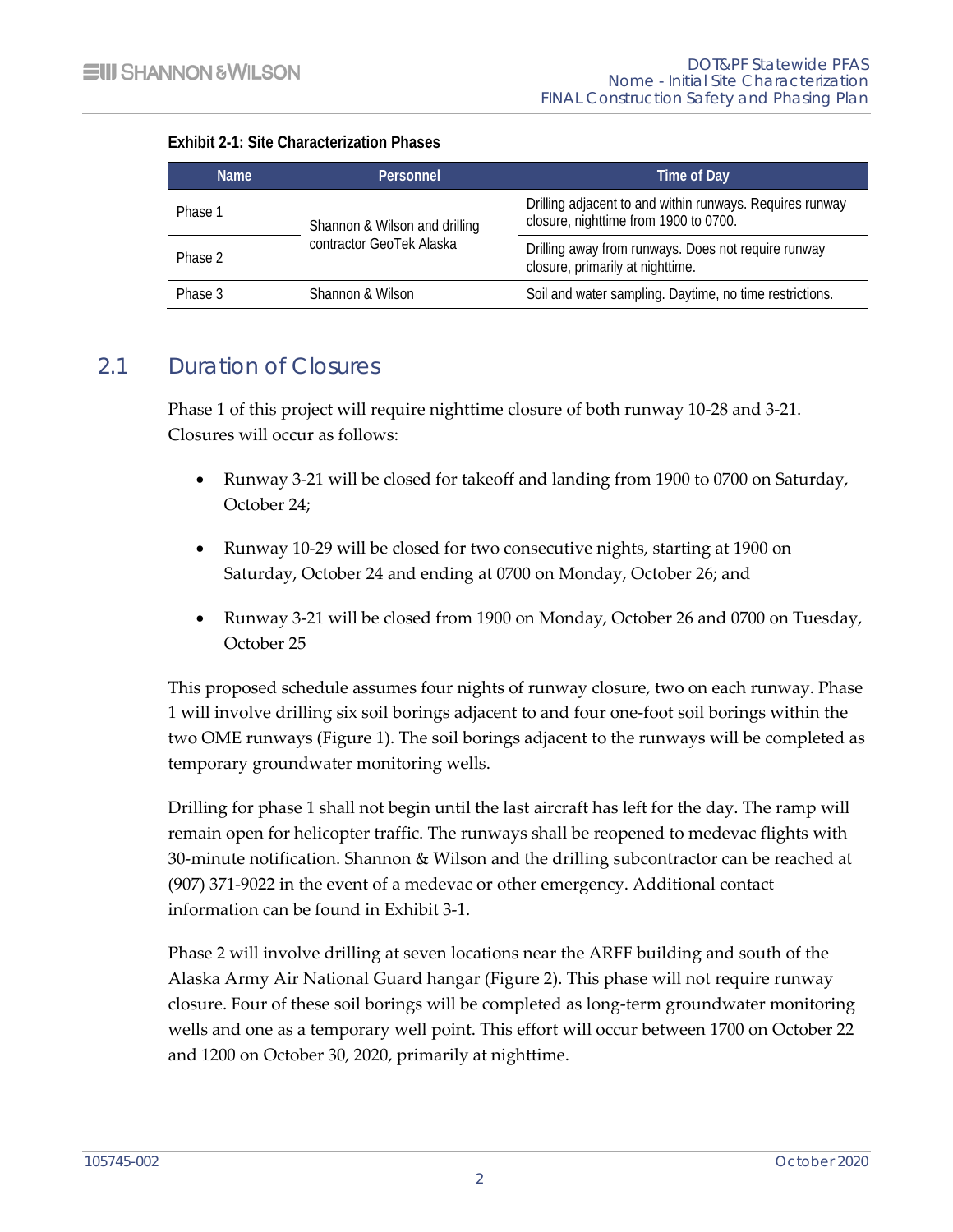Phase 3 of this project will require Shannon & Wilson field staff to access groundwater monitoring wells, drainage ditches, runway aprons, and the ARFF building vicinity for sampling purposes between 0900 on October 20 and 1200 on October 30, 2020 (Figure 3). Staff will be escorted by OME personnel, obtain an OME issued ID badge, or will be within line-of-sight of staff who are badged. Surface soil sample, water, and sediment sample collection will take one hour or less per location. Groundwater monitoring well development and sampling are expected to take four hours or less per location. These site characterization activities will occur during the daytime.

## 2.2 Taxi Routes

<span id="page-9-1"></span><span id="page-9-0"></span>Taxiways (TWs) D, E, H, and J will be closed when runway 3-21 is closed and TWs F North, F South, and G North when runway 10-28 is closed.

## 2.3 Emergency Access Routes

<span id="page-9-2"></span>Emergency access routes will remain open at all times. Shannon & Wilson will need one-hour notice to exit the runway safety area (RSA).

## 2.4 Impacts to Navigation Aids (NAVAIDS)

State-owned navigation aids (NAVAIDS) on runway 10-28 are controlled by pilots. These NAVAIDS are off by default. There are no state-owned NAVAIDS on runway 3-21. FAAowned NAVAIDS are discussed in Section 4.1.1.

## 2.5 Lighting and Marking Changes

<span id="page-9-4"></span><span id="page-9-3"></span>Runway lights will be turned off during runway closure.

## 2.6 Required Hazard Marking and Lighting

DOT&PF staff will provide Shannon & Wilson with cones, barricades, and any other required visual aids. Hazard cones will be placed around the drill rig during drilling operations. Low level barricades will be placed on each taxiway during runway closure. Both ends of the runway will be marked with lighted X's to indicate closure. Shannon  $\&$ Wilson and their drilling contractor will put up and take down the hazard markings each night or as needed for emergency operations, in accordance with DOT&PF instructions.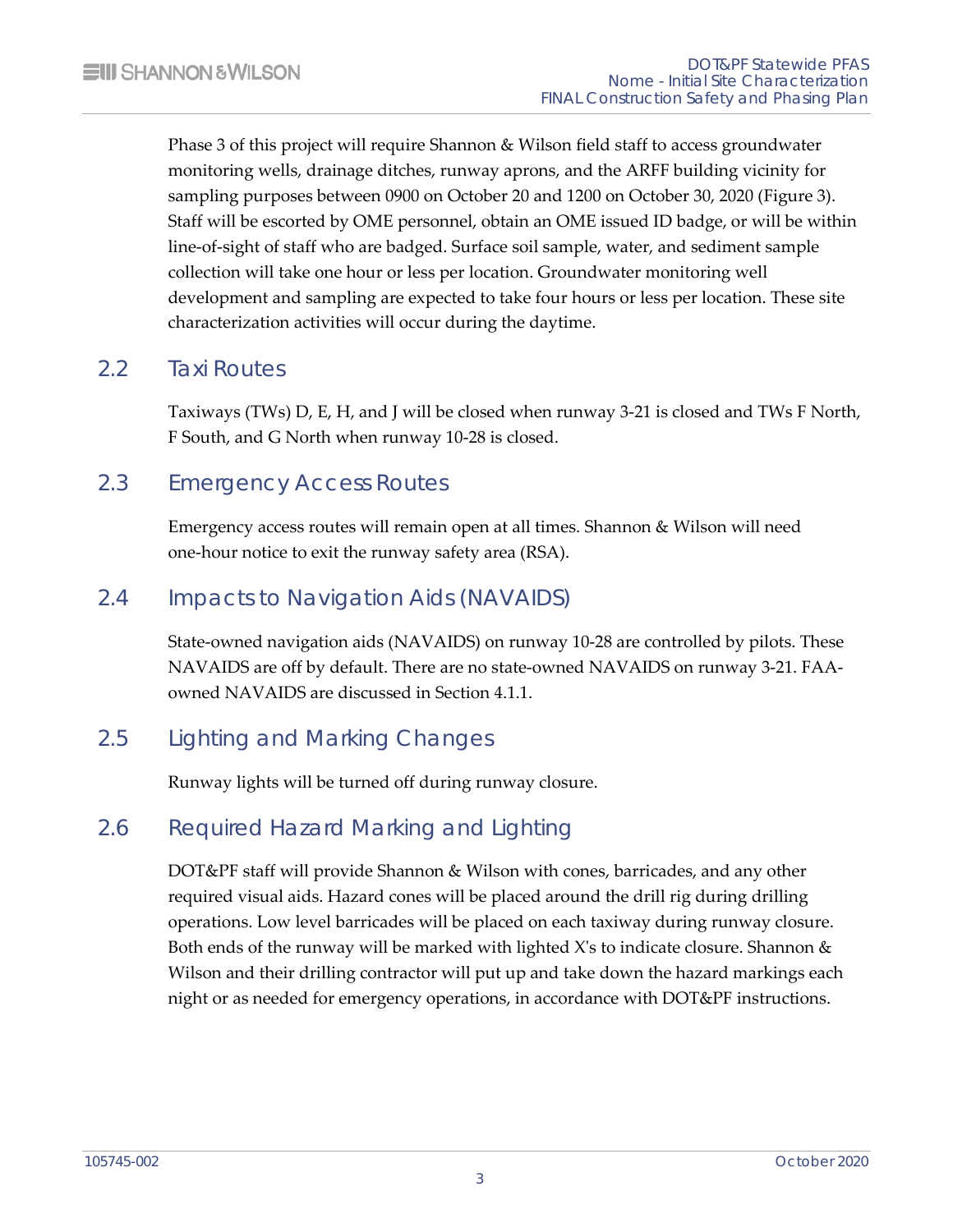## 2.7 Lead Times for Required Notifications

<span id="page-10-0"></span>Shannon & Wilson will notify the Airport Manager no later than 7 days prior to commencement of field work so the required Notices to Airmen (NOTAMs) will be in place. The Airport Manger will issue the NOTAM no less than 72 hours before Phase 1 drilling will begin.

# <span id="page-10-1"></span>3 AREAS AND OPERATIONS AFFECTED BY PROJECT ACTIVITY

## 3.1 Identification of Affected Areas

<span id="page-10-3"></span><span id="page-10-2"></span>Areas that are anticipated to be affected by the performance of work for this project are the runway and safety areas.

### 3.1.1 Closing, or Partial Closing of Runways, Taxiways and Aprons

Runways 10-28 and 3-21 and associated TWs will be closed to take-offs and landings at night as described in Sections 2.1 and 2.2. Medevac services may request the runway to be reopened for emergency services with a one-hour notification. OME Operations personnel can reach Shannon & Wilson by radio (see Section 5.2) or using the contact information below.

| Role                                 | <b>Name</b>        | <b>Contact Phone</b>                           | <b>Contact Email</b> |
|--------------------------------------|--------------------|------------------------------------------------|----------------------|
| Drilling / Nighttime Contact         | Adam Wyborny       | Nome: (907) 371-9022<br>Office: (907) 458-3159 | APW@shanwil.com      |
| Project Manager / Daytime<br>Contact | Marcy Nadel        | Nome: (907) 434-2464<br>Office: (907) 458-3150 | MDN@shanwil.com      |
| <b>Office Contact</b>                | Kasey Montoto      | (907) 479-0600                                 | KDM@shanwil.com      |
| Statewide Project Manager            | Kristen Freiburger | (907) 458-3146                                 | KRF@shanwil.com      |
| Principal-in-charge                  | Chris Darrah       | (907) 458-3143                                 | CBD@shanwil.com      |

#### <span id="page-10-4"></span>**Exhibit 3-1: Shannon & Wilson Contacts**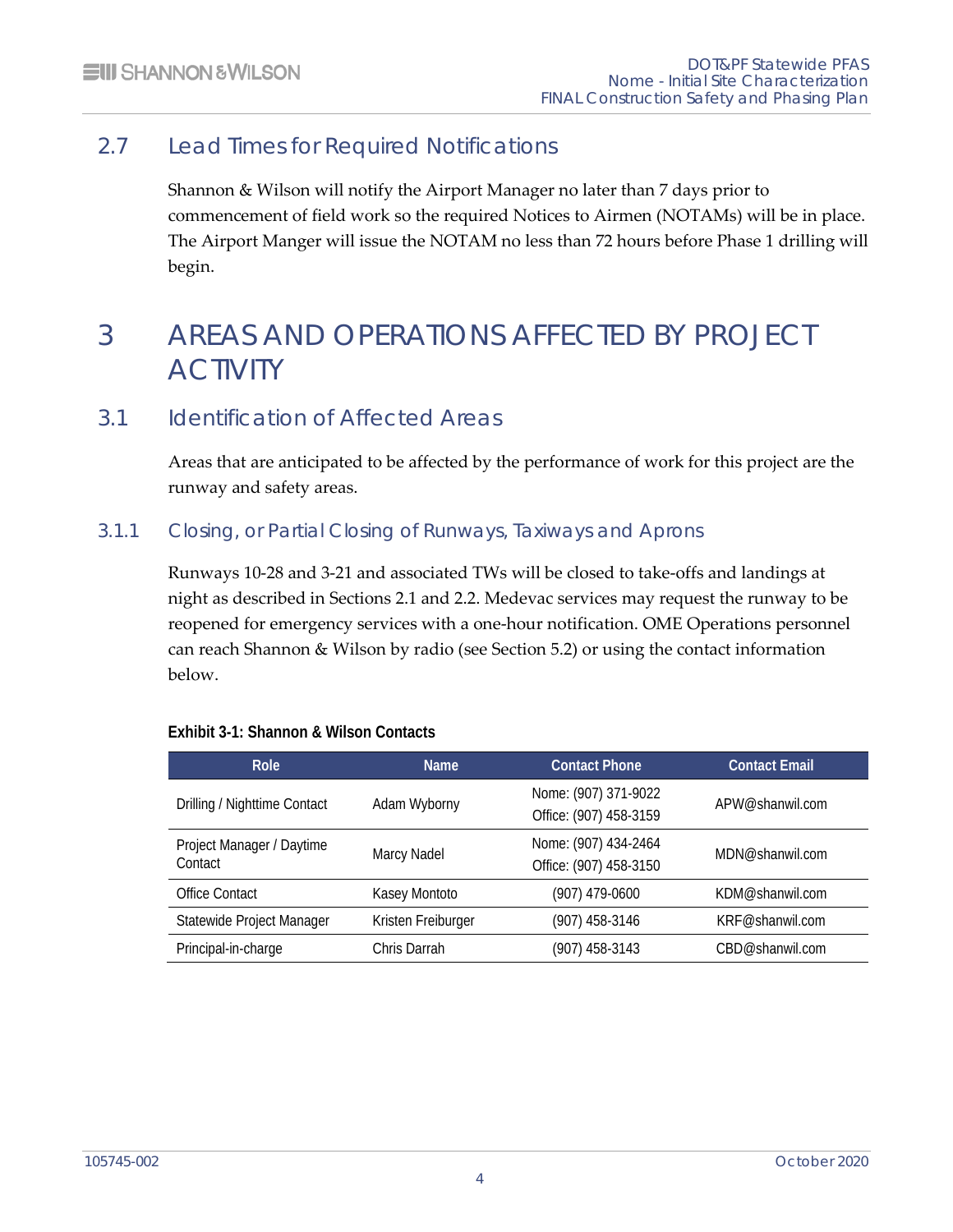### 3.1.2 Closing of ARFF Access Routes

<span id="page-11-0"></span>No closing of ARFF routes is anticipated. The scope of this project will not prevent access to any area of the airport, or surrounding properties. Movement of ARFF vehicles will be allowed through closed areas.

#### 3.1.3 Closing of Access Routes Used by Airport and Airline Support Vehicles

<span id="page-11-2"></span><span id="page-11-1"></span>No closing of these access routes is anticipated.

#### 3.1.4 Interruption of Utilities, Including Water Supplies for Firefighting

No interruption of utilities is required for this project. Buried power supply for runway edge lighting, runway end identifier lights, and medium intensity approach lighting system with runway alignment indicators are within the work limits.

DOT&PF will be responsible for locating, identifying, and marking buried utilities. Shannon & Wilson will submit an Alaska Digline utility locate request 7 days prior to the planned drilling effort and meet with locators to identify non-DOT&PF utilities. Buried electrical and/or communication lines will be located by OME personnel prior to drilling and well-installation activities to protect them from damage. Shannon & Wilson will work with OME personnel to change drilling locations, where required, if DOT&PF identified conflicts with underground utilities. Shannon & Wilson will not begin drilling until utility locates are complete.

### 3.1.5 Approach/Departure Surfaces Affected by Heights of Objects

<span id="page-11-3"></span>The proposed work will include the use of a vertical drill rig on the closed runways. The drill rig mast height will be up to 16 feet above the local ground surface. The use and movement of this equipment is subject to approval and will require coordination with the Airport Management for issuance of a NOTAM. Refer to Section 19.2.1 below for additional restrictions regarding tall equipment.

<span id="page-11-4"></span>Shannon & Wilson will complete an Airport Sponsor Strategic Event Submission Form and provide it to DOT&PF for review prior to submission to the FAA.

### 3.1.6 Project Areas Near Airport Operation Areas (AOAs)

The staging area for the drill will be kept away from AOAs where possible. During Phases 1 and 2, the drill rig and other equipment will be staged outside the object free area (OFA) or at least 400 feet from the runway center line when not actively in use. During Phase 3, field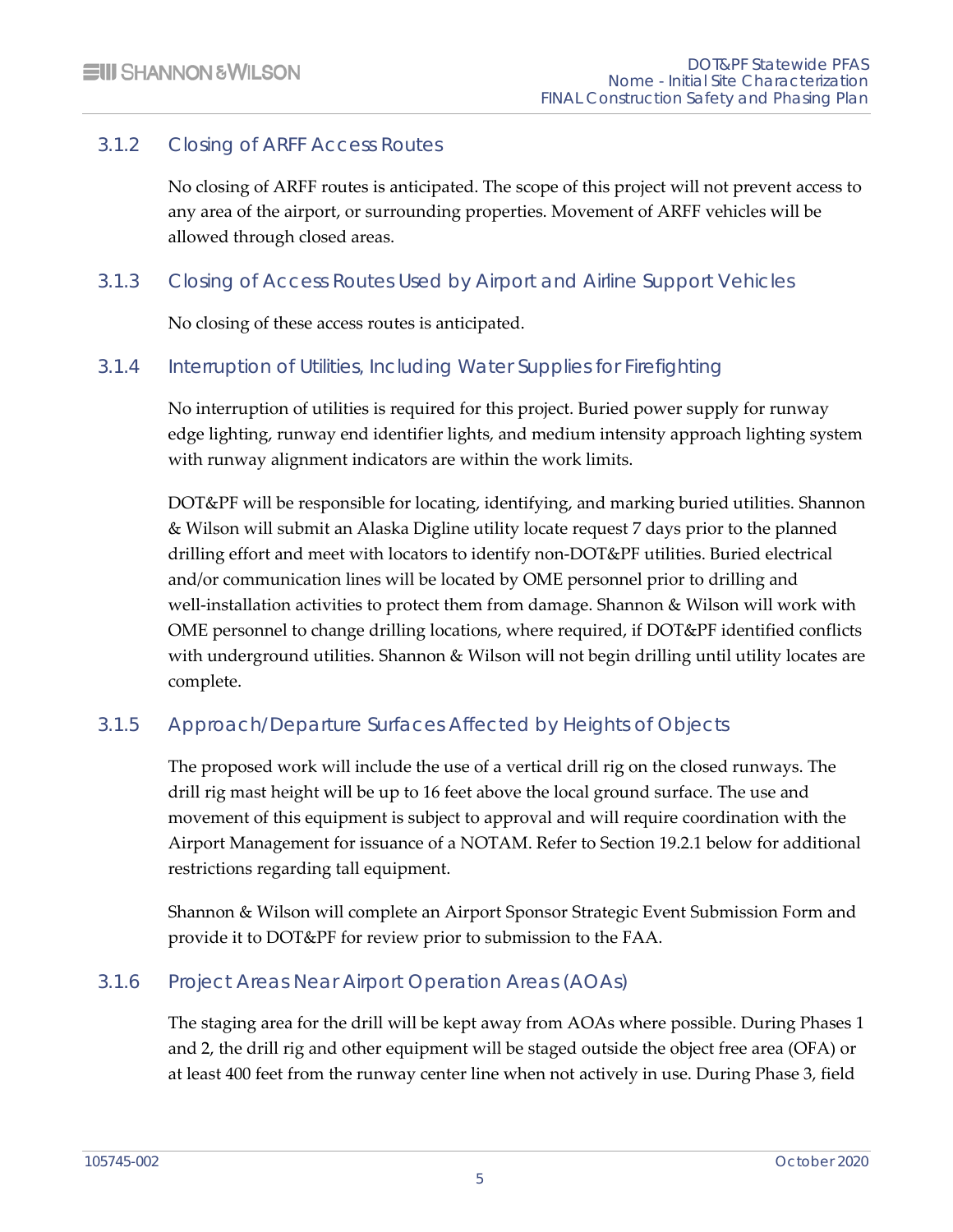<span id="page-12-0"></span>staff will limit their entrance into the OFA to the extent practicable. Sampling-related materials including 55-gallon drums will be staged outside the OFA.

## 3.2 Mitigation of Effects

#### 3.2.1 Temporary Changes to Runway and/or Taxi Operations

<span id="page-12-2"></span><span id="page-12-1"></span>All site characterization related activities within the active AOAs will be coordinated with the Airport Manager.

## 4 PROTECTION OF NAVAIDS AND VISUAL AIDS

<span id="page-12-3"></span>Certain NAVAIDS and Visual Aids will be turned off during runway closure.

## 4.1 Other Affected NAVAIDS

Runway lighting and taxiway lighting will be taken out of service by the airport during the hours of nighttime closure and put back into service when the airport is reopened. The rotating beacon will remain in service.

### 4.1.1 Coordination with FAA

<span id="page-12-4"></span>DOT&PF will coordinate with the FAA to turn off certain NAVAIDS and Visual Aids during Phase 1 runway closures. The FAA will turn off the instrument landing system (ILS) during runway 10-28 closure. There are no ILS lights on runway 3-21. Precision Approach Path Indicators (PAPI) are controlled by pilots; these NAVAIDS are off by default.

#### 4.1.2 Issuance of NOTAMs

<span id="page-12-6"></span><span id="page-12-5"></span>NOTAMs will be issued as detailed in Section 9.2.

#### 4.1.3 Protection of Underground Utilities Serving NAVAIDS

DOT&PF is responsible for utility locates on OME property. DOT&PF has notified the contractor of the presence of underground power supply to NAVAIDS, maintained by the FAA. The FAA's Nome Technician is Duke McGuffy (907-434-1113, [duke.mcguffey@faa.gov\)](mailto:duke.mcguffey@faa.gov). Shannon & Wilson will not begin drilling at each location until utility locates for the area are complete.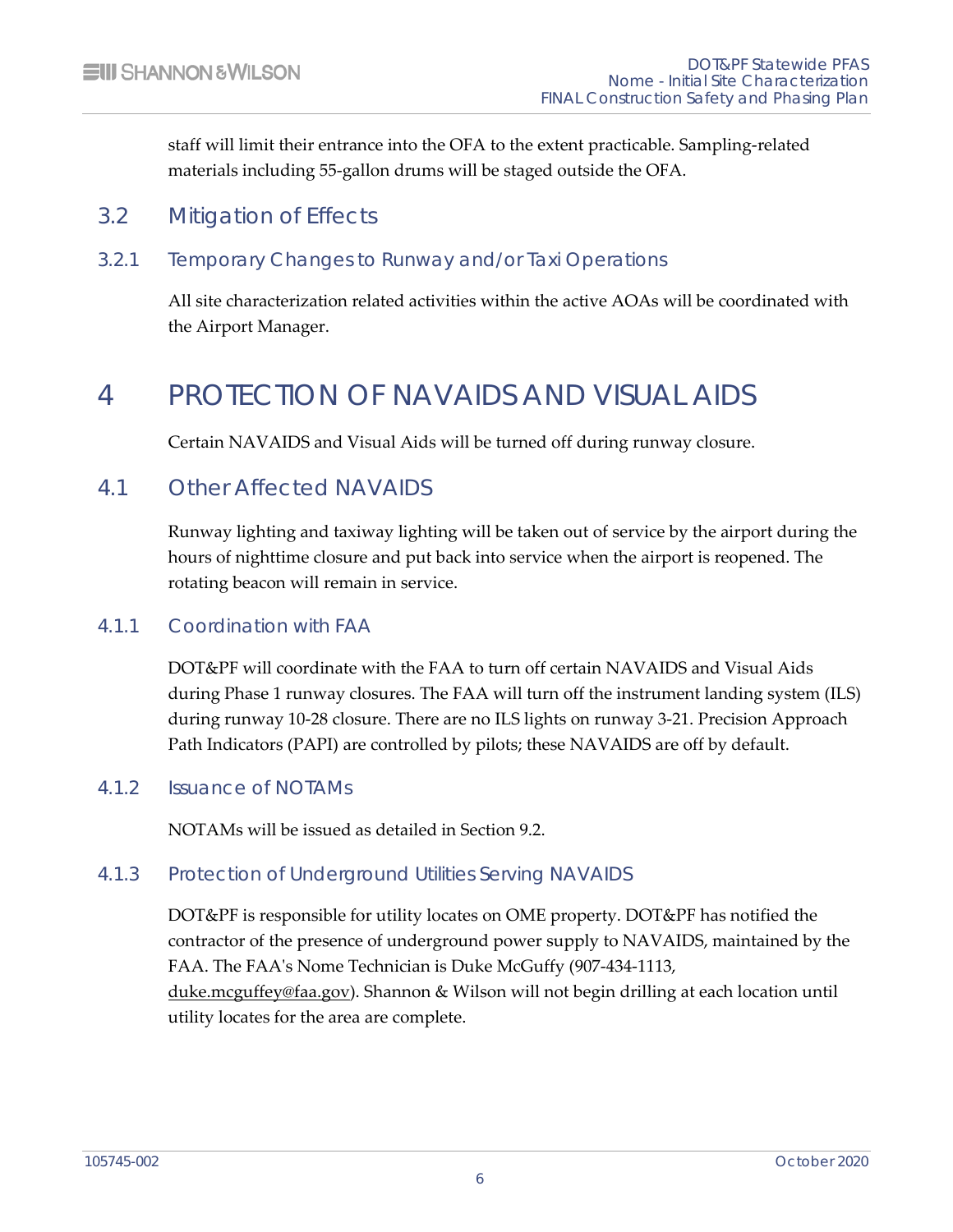# 5 CONTRACTOR ACCESS

<span id="page-13-1"></span><span id="page-13-0"></span>DOT&PF contractors for this project include Shannon & Wilson and drilling subcontractor GeoTek Alaska.

## 5.1 Vehicle and Pedestrian Operations

### 5.1.1 Authorized Vehicles

<span id="page-13-2"></span>All contractor vehicles requiring access to Restricted Areas shall be registered with the OME badging office and/or Airport Manager. Each vehicle shall also display a permanent or temporary ramp vehicle permit as issued and instructed by the OME. Temporary ramp permits shall be returned upon completion of work or expiration of the ramp permit(s), whichever is sooner. The project will require issuance of vehicle permits to Shannon  $\&$ Wilson and GeoTek Alaska.

All vehicles operating on aircraft movement surfaces (runways, taxiways, ramps, and parking aprons) shall be in good operating condition and free of fluid leaks. The badging office and/or Airport Manager may refuse to permit access or direct the removal of any vehicles not meeting these requirements.

When any vehicle must travel over any portion of an aircraft movement or non-movement area, other than properly closed and marked areas, they shall be driven by a vehicle operator who has received radio communication training and airport driver training, and has a working aviation-band, two-way radio and a properly marked, lighted, and permitted vehicle, and have an airport issued ID badge with the proper endorsement . Drivers in the aircraft movement area are required to monitor Common Traffic Advisory Frequency (CTAF).

<span id="page-13-3"></span>All vehicles must meet the following conditions as specified in AC 150/5210-5.

### 5.1.2 Vehicle Color

<span id="page-13-4"></span>Vehicles may be any color or combination of colors other than solid black or white, in accordance with (IAW) AC 150/5210-5 paragraph 3f.

## 5.1.3 Vehicle Lighting

Vehicles not escorted by a properly lighted vehicle must be identified during periods of low visibility by a yellow flashing light. Lights must flash at 75 ± 15 flashes per minute. Lights must have peak intensity within the range of 40 to 400 candelas (effective) from  $0^{\circ}$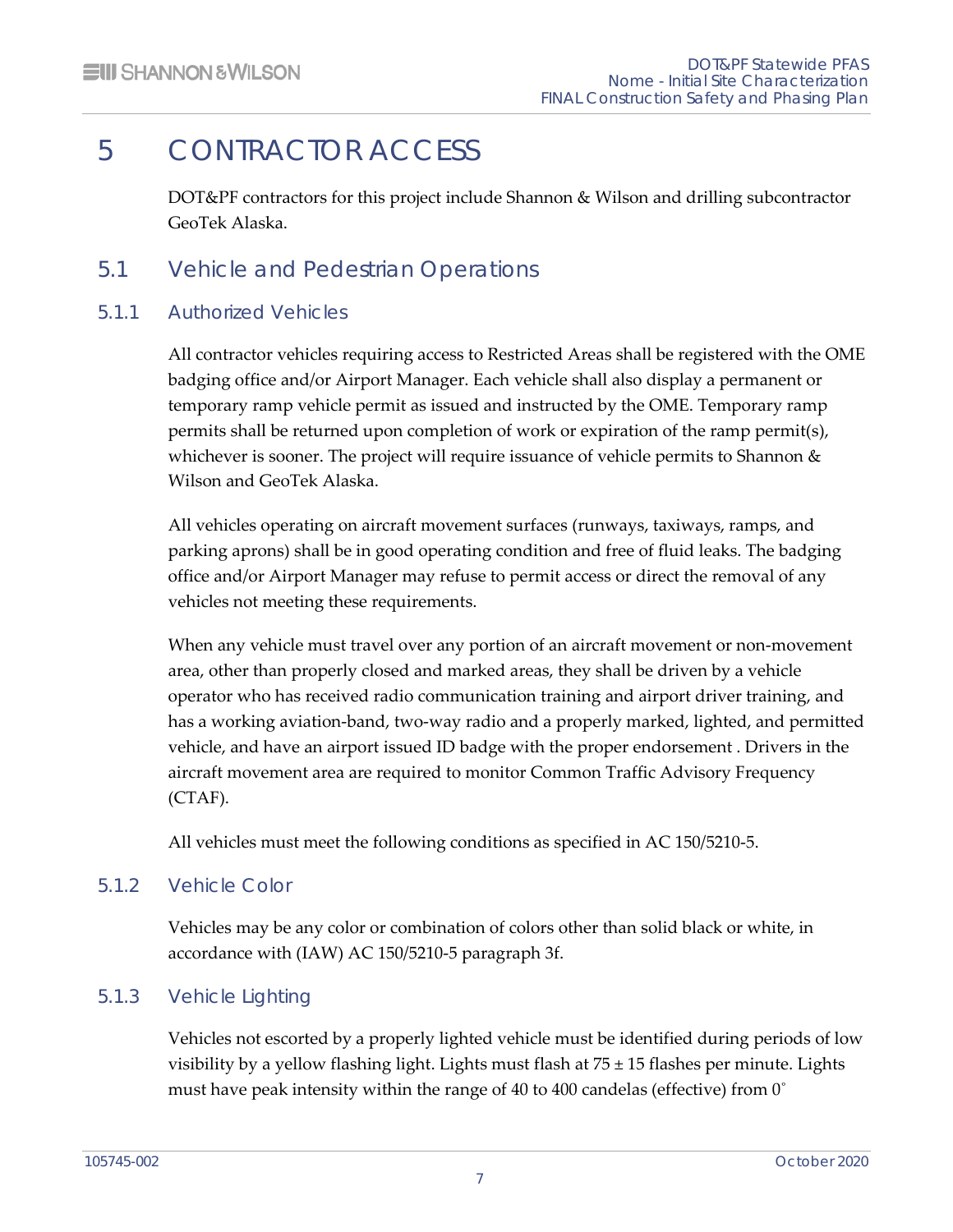(horizontal) up to 10˚ above the horizontal and from 360˚ horizontally. The upper limit of 400 candelas (effective) is necessary to avoid damage to night vision. From 10˚ to 15˚ above the horizontal plan, the light output must be  $1/10<sup>th</sup>$  the peak intensity or between 4 to 40 candelas (effective) IAW AC 150/5210-5, paragraph 5b and c.

<span id="page-14-0"></span>Shannon & Wilson will borrow a DOT&PF vehicle affixed with appropriate lighting fixtures for nighttime use on this project.

#### 5.1.4 Vehicle Markings

Flags must be provided on all vehicles. The flag must be at least a 3-foot by 3-foot square having a checkered pattern of international orange and white squares at least 1-foot on each side IAW AC 150/5210-5, paragraph 4d.

### 5.1.5 Authorization to Operate Contractor Vehicle

<span id="page-14-1"></span>Vehicle operators must present a valid Driver's License to the OME badging office and/or Airport Manager to receive authorization to operate contractor vehicles in the Restricted Areas.

All Shannon & Wilson and drilling subcontractor employees who operate vehicles must complete airport driver training annually prior to receiving the driving endorsement on their badge. Training records will be maintained by the DOT&PF for each authorized driver.

Vehicle operations on airports face conditions that are not normally encountered during highway driving. Therefore, those persons who have vehicular access to the movement area of the airport must have an appropriate level of knowledge of airport rules, regulations, and signs.

#### 5.1.6 Area of Authorization

<span id="page-14-2"></span>Shannon & Wilson and the drilling subcontractor personnel and vehicles are only authorized in the area where contract work is being performed, and on the designated access routes to and from that area.

#### 5.1.7 Keys and Key-way Devices

<span id="page-14-3"></span>The OME badging office and/or Airport Manager may issue keys and key-way devices as required to enable Shannon & Wilson and the drilling subcontractor to access Restricted Areas. Shannon & Wilson and the drilling subcontractor shall not duplicate any key or key-way device or allow any person other than those authorized to receive and use these devices. The Contractor will be responsible for lost or unrecovered keys or key-way devices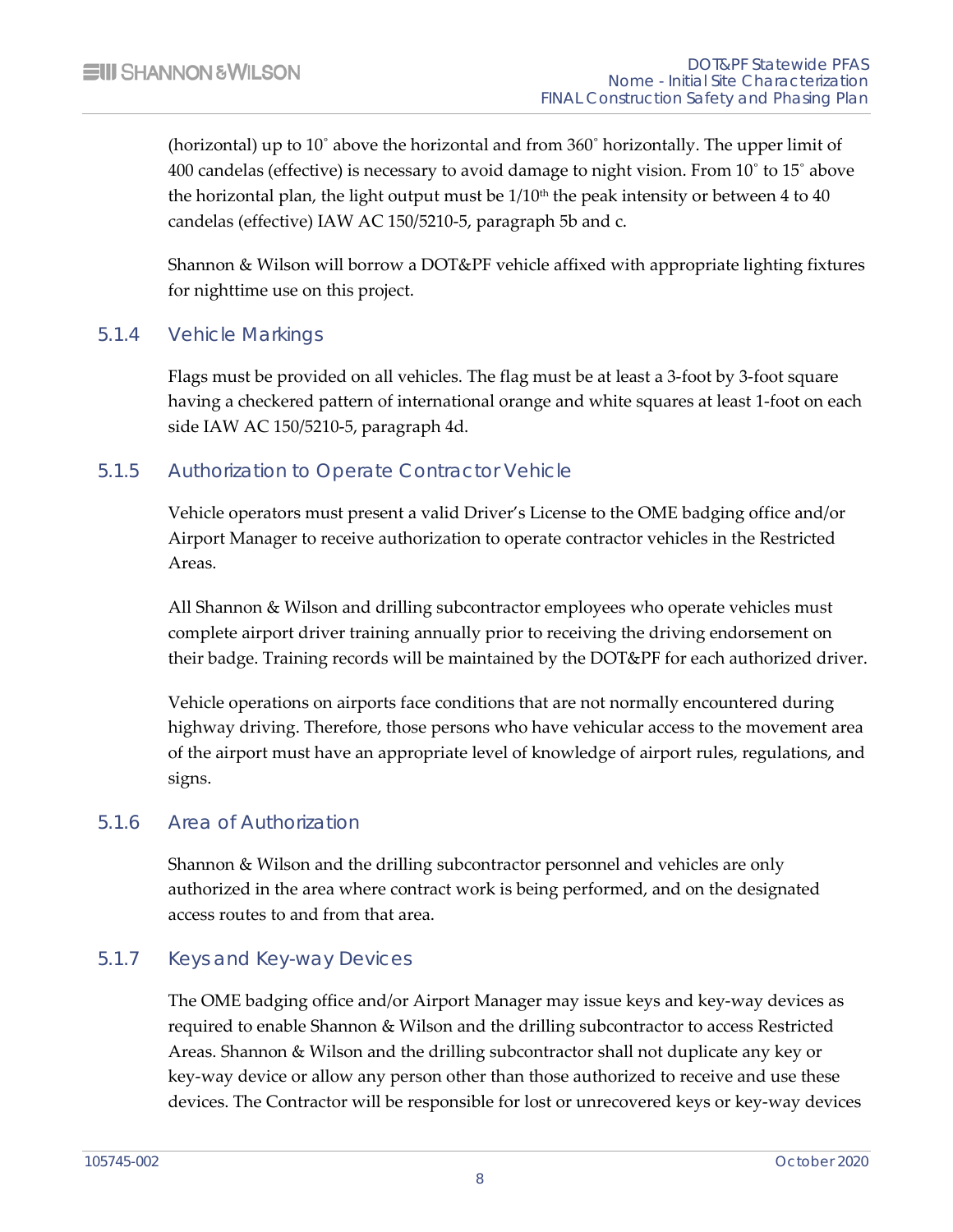<span id="page-15-0"></span>and must pay all costs associated with lock replacement, or re-keying, at the Airport Manager's discretion. Keys may only be given to personnel with an OME issued ID badge.

### 5.1.8 Staging and Parking Areas

Shannon & Wilson will coordinate vehicle and staging areas for field staff with the OME badging office in advance. Contractors will not park or store equipment within 15 feet of a road open to traffic. Temporary use and staging areas will be placed as close to the work area as practical. Shannon & Wilson will limit parking and driving on vegetated, unimproved surfaces where possible. Vehicles and equipment not actively employed in the work will be placed outside the object free area (OFA).

## 5.2 Two-Way Radio Communications

<span id="page-15-1"></span>At least one person must monitor the Common Traffic Advisory Frequency (CTAF) frequency while personnel or equipment is on the closed runway. This person will communicate with any pilots, Flight Service Station (FSS) and OME operations staff, and with the work crew.

**Radio Frequency**: Common Traffic Advisory Frequency – 123.6 MHz

Personnel engaged in activities involving unescorted operation on aircraft active movement areas will be trained by the OME badging office. Training on proper communication procedures is essential for maintaining airport operational safety.

If the Nome FSS is closed, staff will communicate with the Fairbanks FSS via the remote communications outlet, using the CTAF. The Fairbanks FSS covers radio traffic at the OME between 2245 and 0715 nightly.

## 5.3 Airport Security

<span id="page-15-2"></span>The contractor must maintain security of the airport during site characterization activities. Upon entry and exit, Shannon & Wilson will wait for each gate to close and latch before continuing to the work site. OME gates will not be left open when unattended.

Federal Regulations require the OME to control access and prevent unauthorized persons from entering the Security Identification Display Area (SIDA) and AOA. In compliance with this requirement, DOT&PF has established procedures to authorize or deny access to Restricted Areas and to identify and control persons and vehicles while in these areas.

Transportation Security Administration (TSA) regulations require everyone with access to an airport AOA to undergo a Security Threat Assessment (STA) and display an OME issued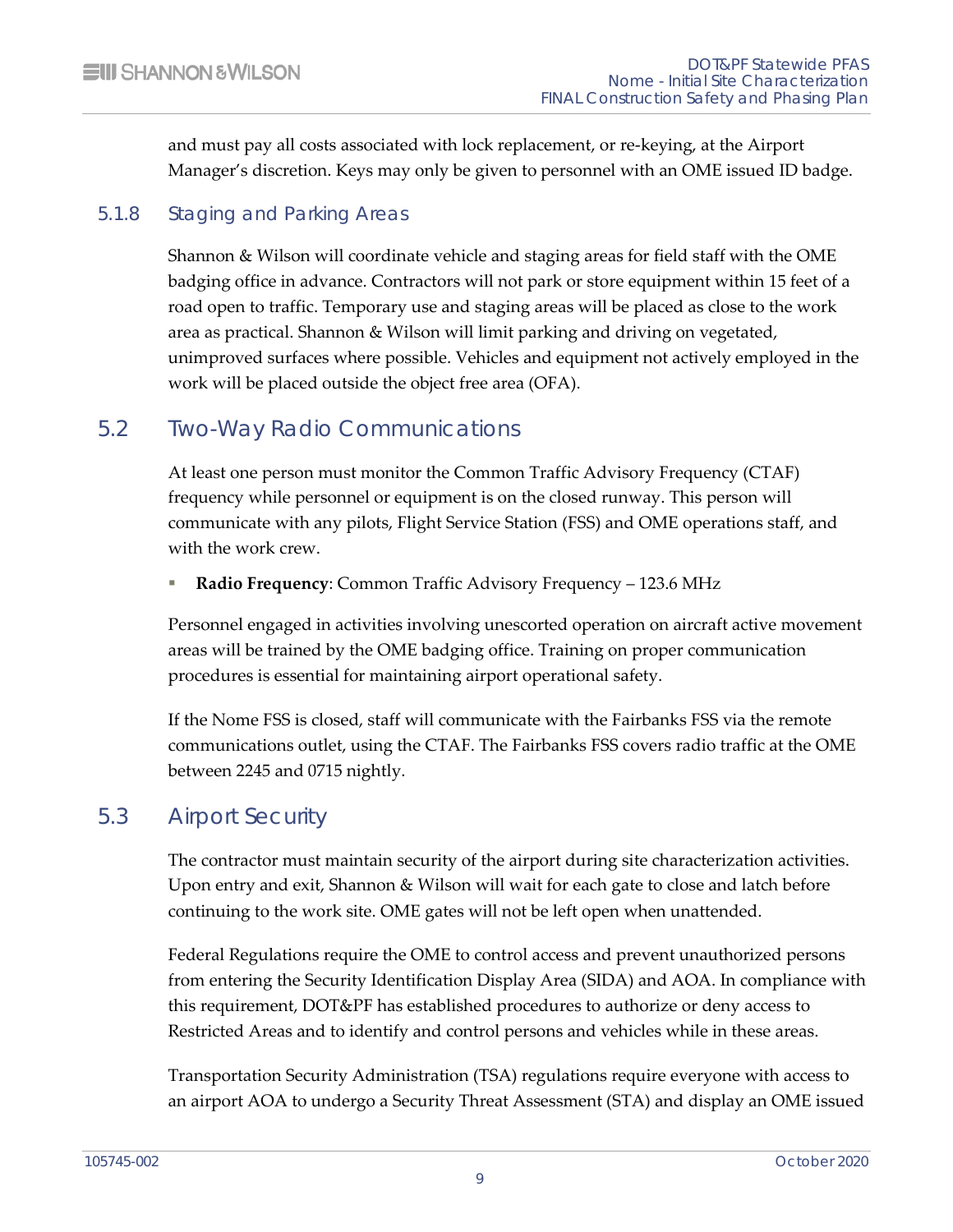ID badge. The STA includes an additional Criminal History Records Check, which requires fingerprinting. The OME badging office anticipates the STAs will take two to three days. However, an STA can take up to two weeks before approval is granted.

Persons without an OME issued ID badge will be provided with a qualified, badged escort. Escorted persons must be within sight and auditory range of an approved escort at all times when working within the SIDA or AOA. Only persons meeting these requirements are permitted access to Restricted Areas. The drill crew will be escorted into the AOA by a Shannon & Wilson staff member with escort authority. The drill crew must remain with the escort at all times and cannot leave the escort's area of positive control.

In order to complete the badging process, Shannon & Wilson staff will visit the OME badging office on October 20, 2020 and provide two forms of identification to begin the STA. Accepted forms of identification include a driver's license, passport, birth certificate, or social security card. One form of identification must include a photograph. After STA approval is granted staff will undergo required badge and vehicle training.

Security violations may result in a \$10,000 fine, or any other amount as assessed by the TSA. Persons found in Restricted Areas not in compliance with these requirements will be removed from the area and action will be taken against violators as appropriate under Alaska Administrative Code.

The Airport Manager has full authority for control of access to Restricted Areas. Proper individual access application, airport issued photo identification badges, vehicle operator authorization, vehicle registration and ramp permits, and issuance of gate keys and locks will be obtained from the OME badging office. Shannon & Wilson will ensure badges are returned at completion of the project. The following badging fees will be paid at the time of badge issuance:

| <b>College</b> | Airport Photo Identification Badge                     | \$50  |
|----------------|--------------------------------------------------------|-------|
|                | Fingerprinting Fees (for badges requiring SIDA access) | \$31  |
| <b>College</b> | Lost, unaccounted, or unreturned badges                | \$200 |

# <span id="page-16-0"></span>6 WILDLIFE MANAGEMENT

The primary wildlife safety concern at OME is birds. Birds are attracted by possible sources of food, standing water, or areas that may provide shelter. Of secondary concern are mammals such as bears, caribou, moose, muskoxen, bears, arctic foxes, or other animals that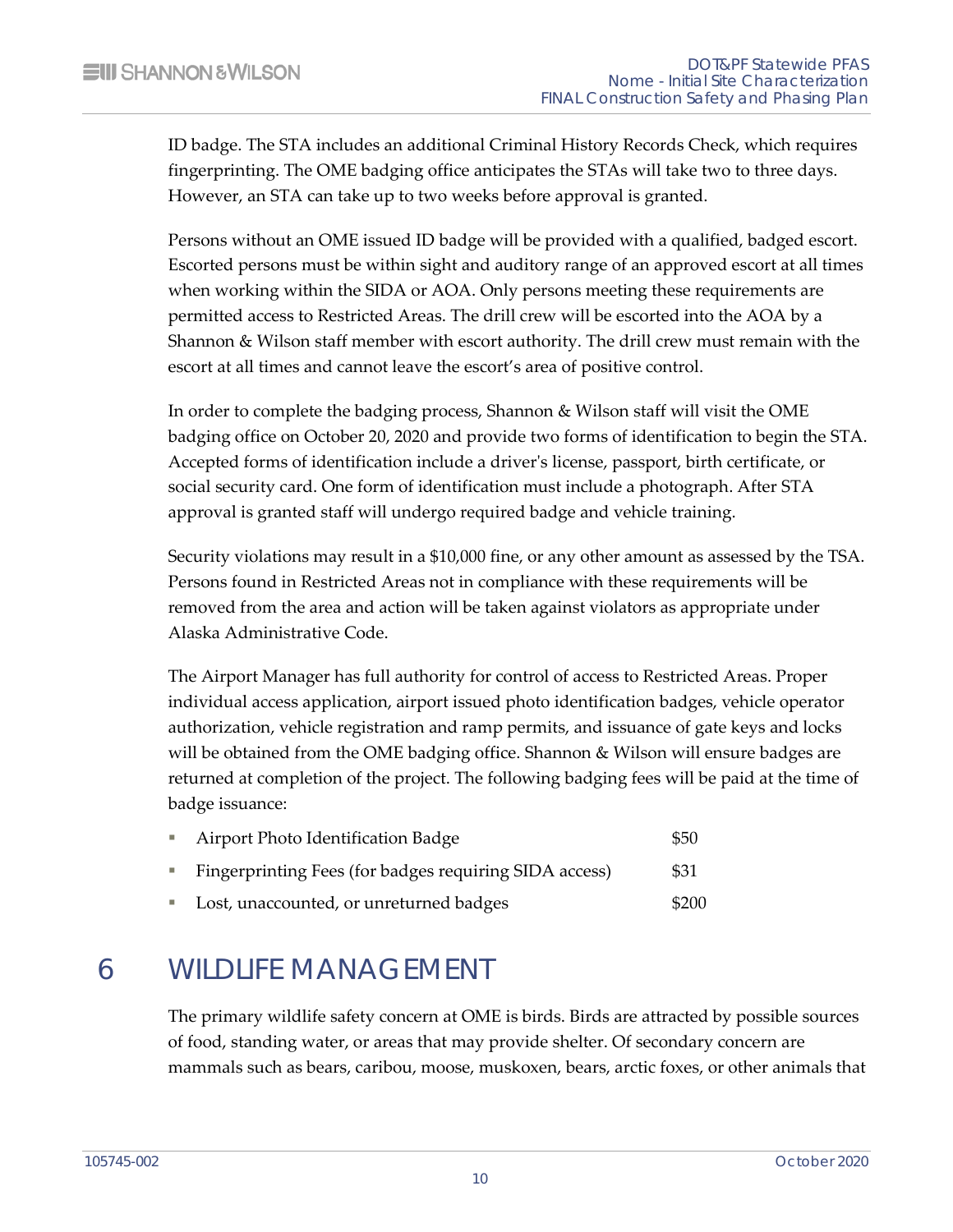would constitute a danger to operating aircraft, or possibly cause damage to airfield fences or other equipment.

Project staff will report the presence of birds or animals within the airport property to the OME badging office or other OME personnel in accordance with the airport's wildlife hazard management plan. Shannon & Wilson will not attempt to disperse birds or other animals.

### 6.1 Trash

<span id="page-17-0"></span>Shannon & Wilson and GeoTek Alaska will control and contain trash within the work areas. It is the responsibility of all personnel who work at OME to pick up trash and debris on and off the airfield. Fish or animal carcasses can also attract birds or wildlife, causing a safety hazard. Project staff will report the presence of carcasses to OME staff so they can be removed.

## 6.2 Disruption of Existing Wildlife Habitat

<span id="page-17-1"></span>Disruption of existing wildlife habitat is not anticipated and will not be allowed. If a large animal approaches the site, workers will keep their distance and seek shelter in the vehicles or buildings, as appropriate. Unusual sightings or questions/concerns regarding wildlife can be referred to the Fairbanks Fish & Wildlife Field Office (FFWFO) at (907) 456-0239.

# <span id="page-17-2"></span>7 FOREIGN OBJECT DEBRIS (FOD) MANAGEMENT

Control of FOD is a primary concern to safe airport operation. All debris must be removed from operational surfaces upon discovery or notification. The drill crew will keep a clean workspace to prevent work supplies and trash from being blown away by the wind.

<span id="page-17-3"></span>Shannon & Wilson will participate in inspections as defined by Section 10, below. Field staff will take immediate action as required to cleanup and prevent FOD on operational surfaces.

## 8 HAZARDOUS MATERIALS MANAGEMENT

Shannon & Wilson and their drilling subcontractor will be prepared to readily contain and clean up spills from fuel or hydraulic fluid leaks. The drilling subcontractor will have a spill kit available to address any such spills, if they occur.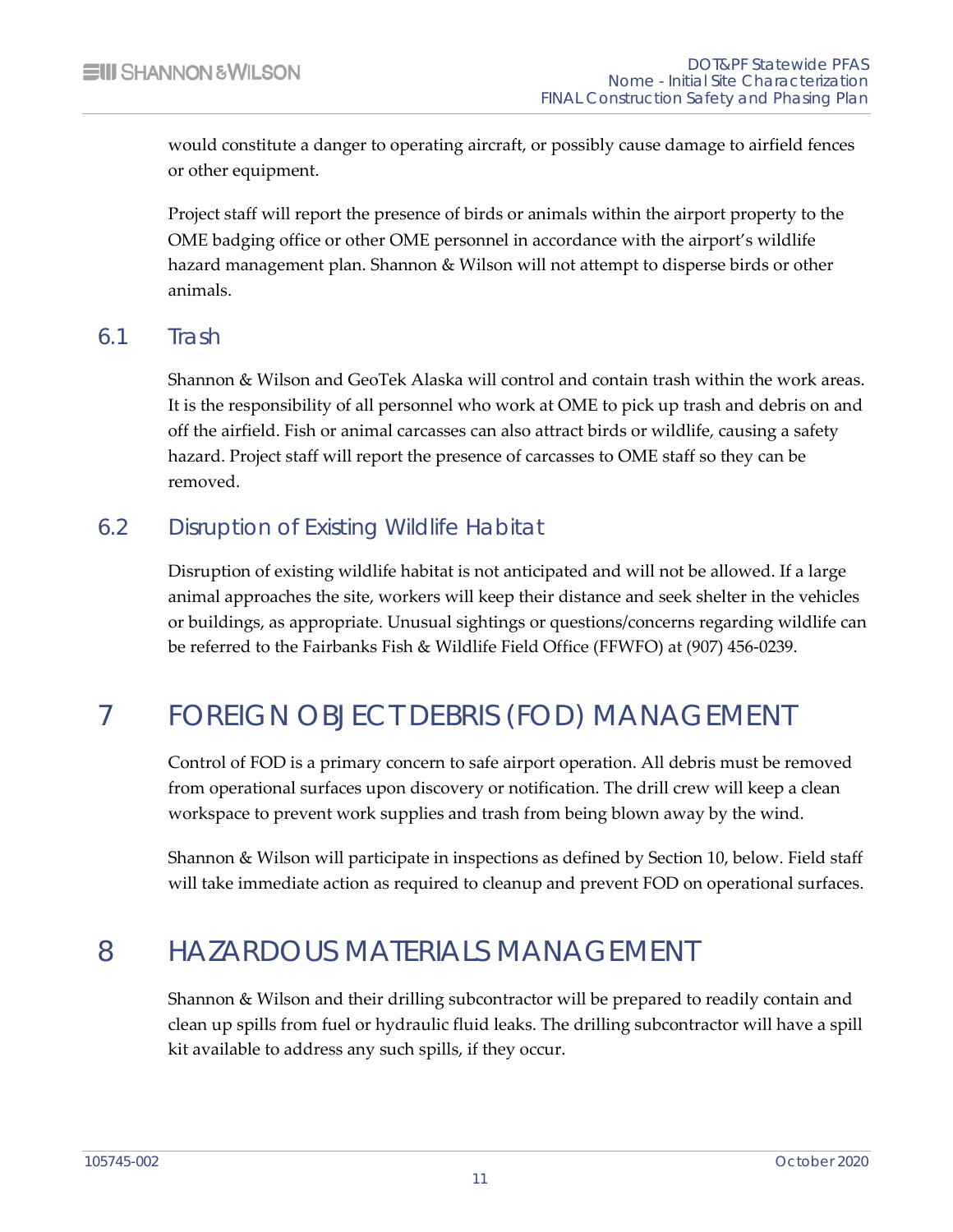# <span id="page-18-0"></span>9 NOTIFICATION OF CONSTRUCTION ACTIVITIES

## 9.1 Points of Contact

<span id="page-18-1"></span>Below is a list of DOT&PF employees that field staff may contact during site characterization activities. Shannon & Wilson contact information is included in Exhibit 3-1.

| Department                  | Interest                       | <b>Contact Name</b>     | <b>Contact Phone</b>                | <b>Contact Email</b>        |
|-----------------------------|--------------------------------|-------------------------|-------------------------------------|-----------------------------|
| Airport                     | Manager*                       | Darrin Otton            | (907) 443-2500 or<br>(907) 443-3443 | Darrin.otton@alaska.gov     |
| Design                      | <b>FAA Point of</b><br>Contact | Christopher<br>Johnston | (907) 451-2322 or<br>(907) 460-1108 | chris.johnston@alaska.gov   |
| Statewide<br>Aviation       | Safety and Security            | Tammi Schreier          | (907) 451-5250 or<br>(907) 687-3918 | tammi.schreier@alaska.gov   |
| Airport                     | <b>OME Badging</b>             | <b>Heather Evans</b>    | (907) 443-3443                      | heather.evans2@alaska.gov   |
| Maintenance<br>& Operations | M&O<br>Superintendent          | Calvin Schaeffer        | (907) 443-3443                      | calvin.schaeffer@alaska.gov |
| Engineering                 | Project Lead                   | <b>Daniel Phillips</b>  | (907) 451-2926                      | daniel.phillips@alaska.gov  |
| Aviation                    | <b>PFAS Coordinator</b>        | Sammy Cummings          | (907) 888-5671                      | sammy.cummings@alaska.gov   |
| Environmental               | Soil Contamination             | Sam Myers               | (907) 451-5291                      | sam.myers@alaska.gov        |

#### <span id="page-18-3"></span>**Exhibit 9-1: DOT&PF Contacts**

<span id="page-18-2"></span>\* 24-hour contact information for emergencies – (907) 443-2500.

## 9.2 Notices to Airmen (NOTAM)

Before beginning Phase 1, Shannon & Wilson will coordinate with the Airport Manager to provide information for all required NOTAMs. The NOTAM for any runway closures must be entered into the system 72 hours in advance of the closure. Typically, the contractor would provide the Airport Manager with the intended runway closure dates and times one week prior to the required issuance of NOTAMs. The accelerated schedule for this project does not allow for such notice.

Work that requires a closure cannot begin until confirmation and approval of the Airport Manager nightly. Shannon & Wilson will maintain communication with the Airport Manager to determine cancellation of NOTAMs, as required. Shannon & Wilson will notify the FSS via radio if drilling ends early on any given night.

The following guidance will apply regarding NOTAMs: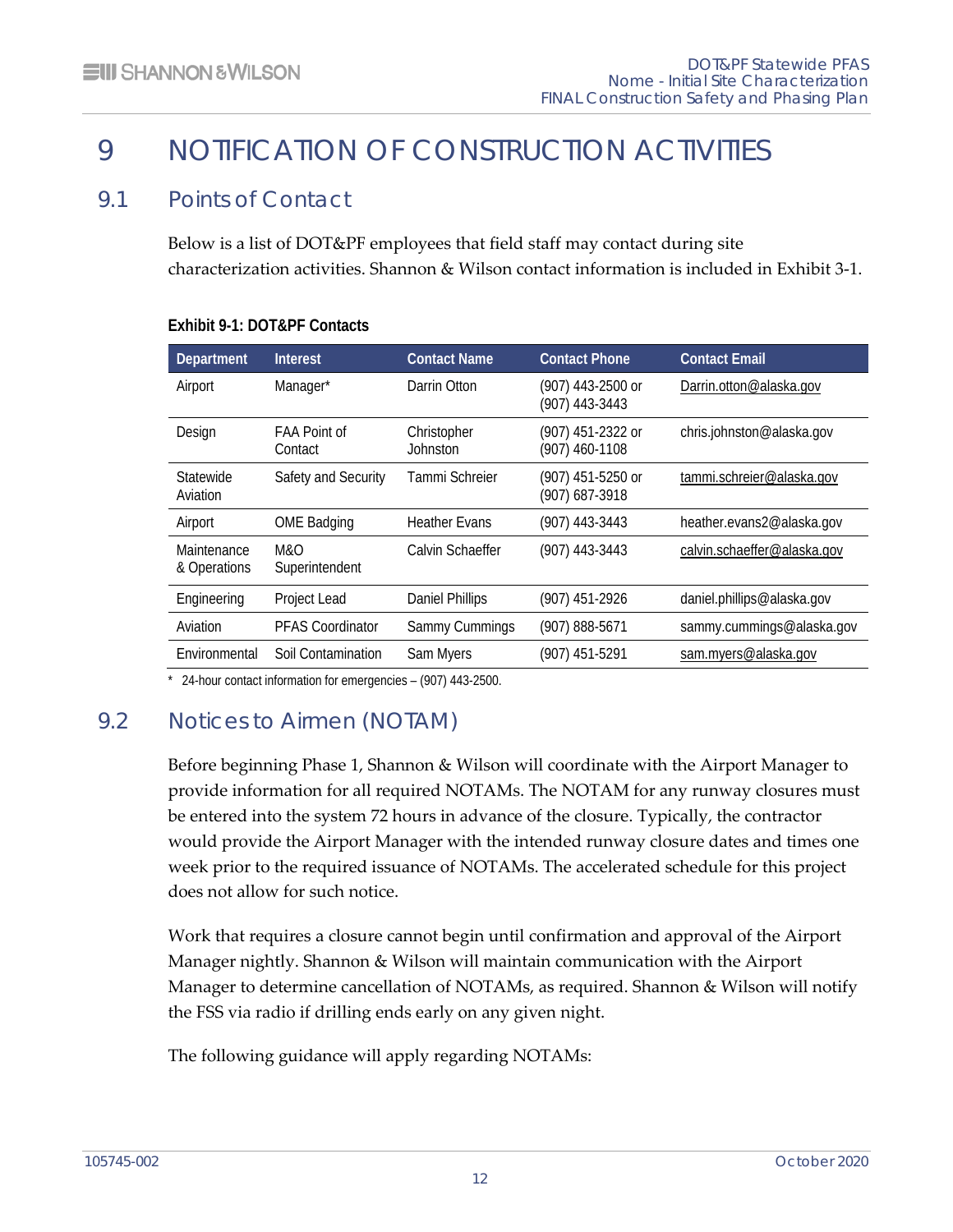- The Airport Manager will notify the FAA Western Flight Procedures Team 3 with the project start date to initiate the NOTAM action.
- The Airport Manager will provide information on closed or hazardous conditions on airport movement areas to the FSS so it can issue a NOTAM.
- The Airport Manager will coordinate the issuance, maintenance, and cancellation of NOTAMs about airport conditions resulting from project activities with tenants and local air traffic facility.
- **Drace A**  $\blacksquare$  Only the Airport Manager may issue or cancel NOTAMs on airport conditions. The airport owner/operator is the only entity that has authorized to close or open a runway or taxiway.

<span id="page-19-0"></span>Other required documentation submitted to the FAA is detailed in Section 3.1.5.

## 9.3 Emergency Notification Procedures

For all non-airport related emergencies staff dial 911. This includes required medical, fire, or police response on or off airport property. Under emergency conditions involving immediate loss of human life, or threat to wellbeing, drill crew personnel may allow access to OME Restricted Areas by uniformed emergency services.

<span id="page-19-1"></span>In matters involving airport safety and security, the Airport Manager is the primary contact. The project team will notify the Airport Manager immediately following a 911 emergency call or upon discovery of any other airport related safety or security concern.

# 10 INSPECTION REQUIREMENTS

Shannon & Wilson will perform a safety inspection prior to opening closed runways for aircraft operations. The drill rig and other project materials will be staged outside the OFA. Staff will verify that all runway edge lights and airport markings are serviceable and correct, and remove all FOD. The inspection will occur with sufficient time for any corrections to be completed prior to the scheduled runway re-opening time.

## <span id="page-19-2"></span>11 UNDERGROUND UTILITIES

Refer to Section 3.1.4 for discussion regarding underground utilities.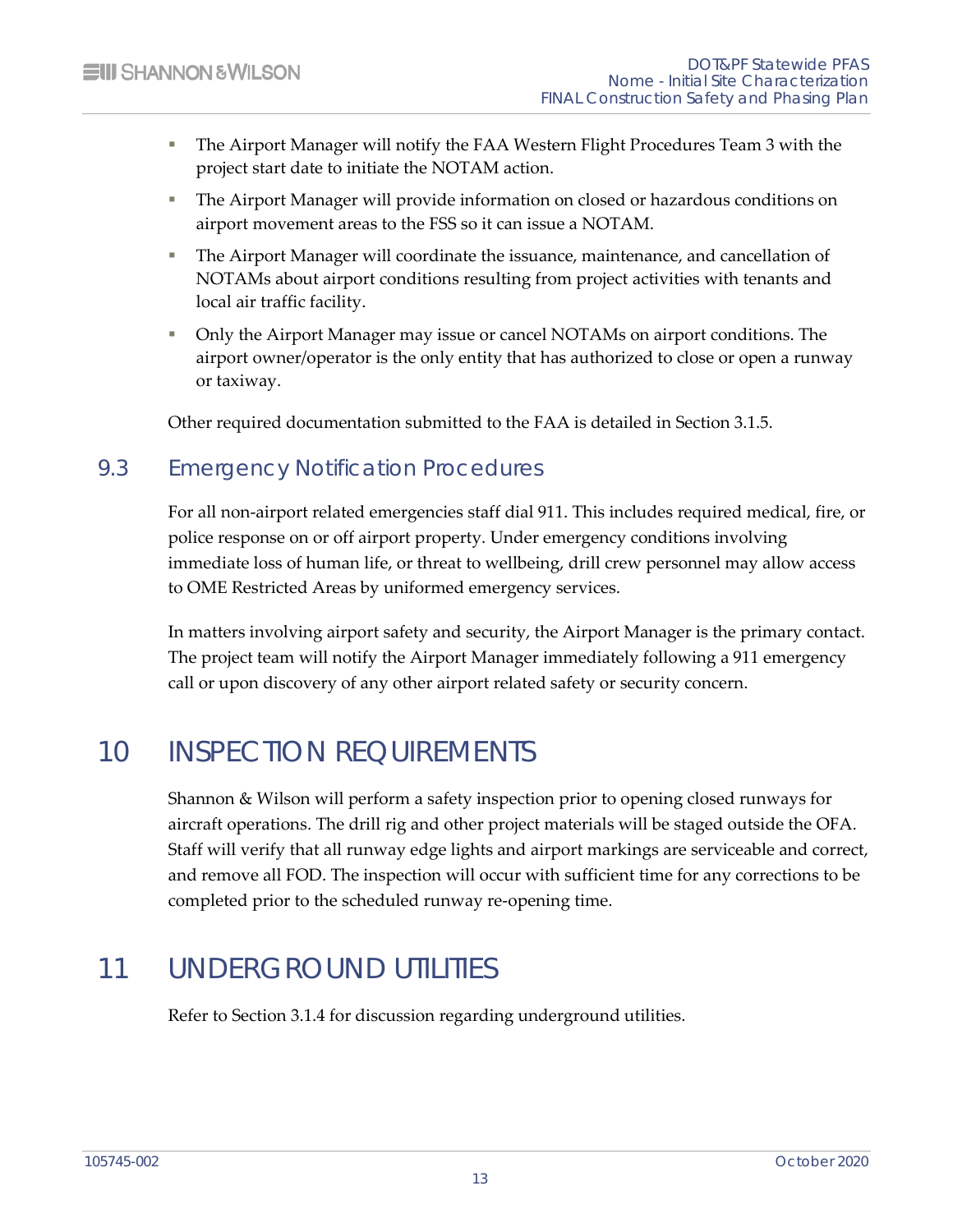# 12 PENALTIES

<span id="page-20-0"></span>All Contractor, and Subcontractor personnel must abide by this CSPP, and other contract requirements. Penalties can include payment of any fines levied by any federal, state, or local agency having authority, suspension of the contract, and individual workers are subject to removal from the project as stated in section 80-05, third paragraph:

*The Contractor shall comply with any written order by the Engineer to remove workers, who, in the opinion of the Engineer, violate operational regulations, violate construction safety plan requirements, violate security plan requirements, perform the work in an unskilled manner, who are intemperate or disorderly, or who jeopardize the safety of the public, other workers or Engineer's personnel. The Contractor shall allow removed workers to return to the project only with the Engineer's written permission. The Engineer may suspend the work if the Contractor fails to furnish suitable and sufficient personnel necessary to perform the work, or fails to remove any worker at the Engineer's order.*

# <span id="page-20-1"></span>13 SPECIAL CONDITIONS

## 13.1 Emergency Landings

<span id="page-20-2"></span>Aircraft declaring an emergency will be allowed to land on the runway. The drill crew shall be prepared to exit the runway at all times. The drill crew require a minimum of one hour notice to remove equipment and personnel from the RSA. Refer to Exhibit 3-1 for emergency contact information.

# <span id="page-20-3"></span>14 RUNWAY AND TAXIWAY VISUAL AIDS

<span id="page-20-4"></span>Airfield lighting will be turned off during Phase 1 of drilling. Refer to Section 2.6 for additional information on hazard marking and visual aids during runway closure.

# 15 MARKING AND SIGNS FOR ACCESS ROUTES

Shannon & Wilson will coordinate required markings, signs, and flagging with the OME badging office prior to commencing site characterization activities. These materials will be supplied by DOT&PF staff in OME. Staff will follow the Airport Manager and OME staff instructions for accessing work areas.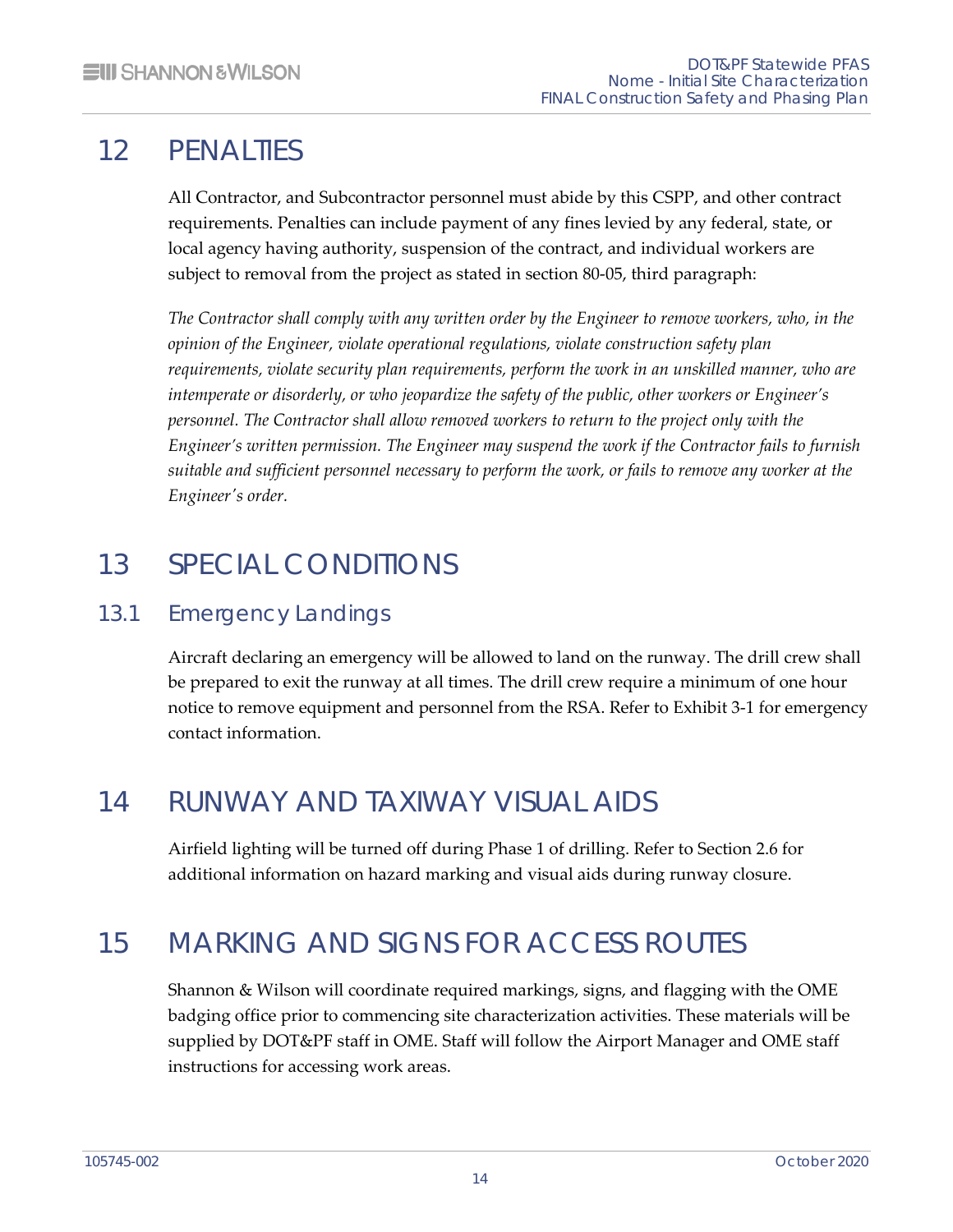## 15.1 Runway Safety Area (RSA)

<span id="page-21-0"></span>The RSA width is 500 feet, centered on the runway centerline. Phases 1 and 3 of Shannon & Wilson's site characterization efforts require entrance into the RSA. The drill rig, sampling equipment, 55-gallon drums, and other work materials will be removed from the RSA when they are not actively in use. During Phase 3, field staff will limit incursions into the RSA to the extent practicable. Shannon & Wilson will contact the Airport Manager prior to commencing any well point sampling within the RFA for runway 10-28 to determine the day's flight schedule. Staff will exit the RSA during active aircraft operations.

## 15.2 Runway Object Free Area (ROFA)

<span id="page-21-1"></span>The ROFA width is 800 feet, centered on the runway centerline. Phases 1 through 3 may require entrance into the ROFA. During Phases 1 and 2 drilling equipment will be removed from the ROFA during the daytime or when it is not in use.

## 15.3 Taxiway Safety Area (TWSA)

<span id="page-21-3"></span><span id="page-21-2"></span>The TW's TWSA is 118 feet, centered on the taxiway centerline. The TWs associated with each runway will be closed nightly during Phase 1, as described in Section 2.

## 15.4 Taxiway Object Free Area (TOFA)

The width of TW's TOFA is 186 feet, centered on the taxiway centerline. Phases 1 and 3 of Shannon & Wilson's site characterization efforts may require entrance into the TOFA. The drill rig, sampling equipment, 55-gallon drums, and other work materials will be removed from the TOFA when they are not actively in use.

## 15.5 Obstacle Free Zone (OFZ)

<span id="page-21-5"></span><span id="page-21-4"></span>The OFZ width is 400 feet, centered on the runway centerline. Sampling related equipment and materials will be removed from the OFZ when they are not actively in use.

# 16 HAZARD MARKING AND LIGHTING

Refer to Sections 2.6, 5.1.3, 5.1.4, and 19.2.1 for discussion on marking and lighting for vehicles and other equipment.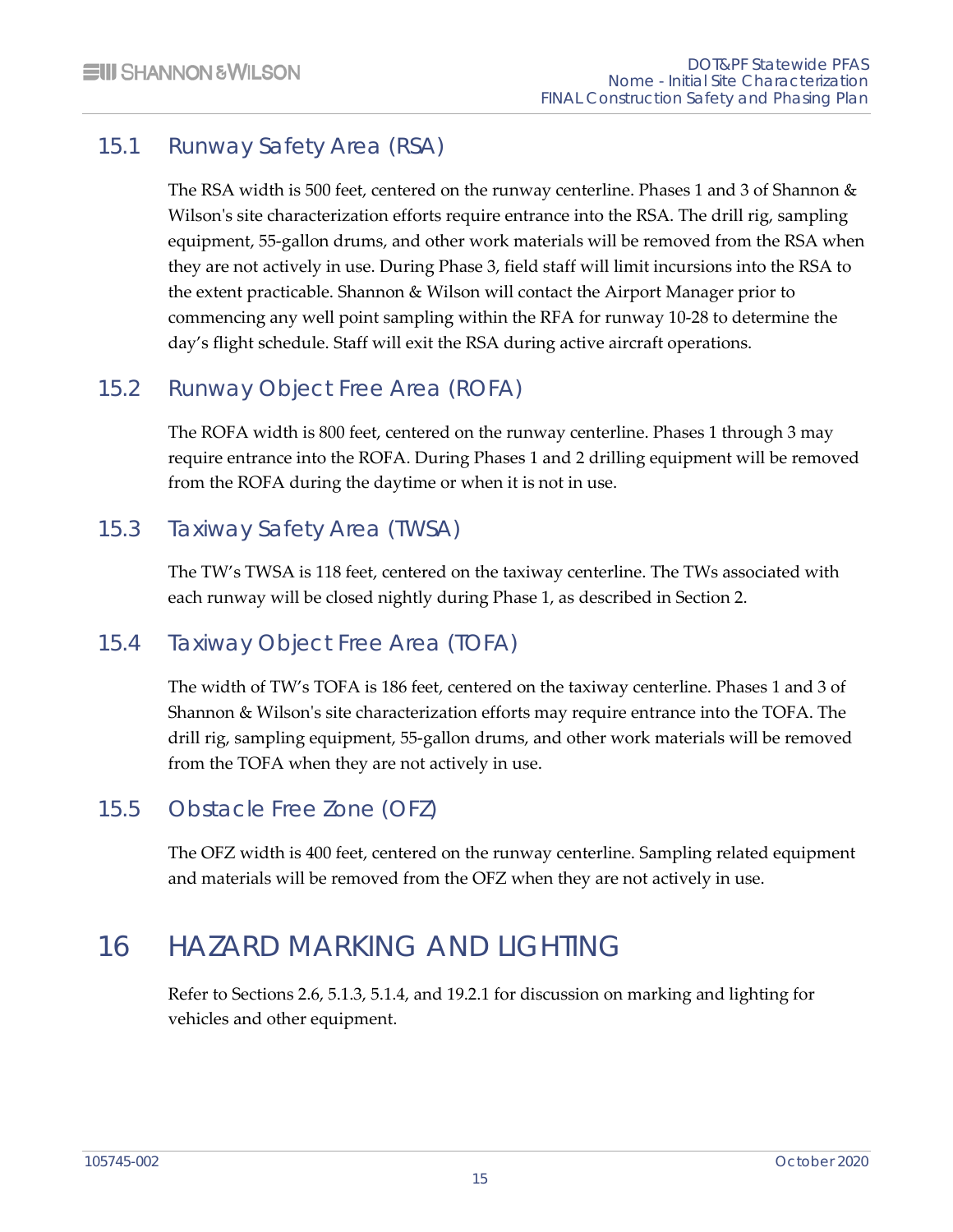# 17 NIGHTTIME WORK ZONE LIGHTING

<span id="page-22-0"></span>The work area must be adequately illuminated for nighttime projects. Reference AC 150/5370-10 for minimum lighting requirements for nighttime projects. Shannon & Wilson and their drilling subcontractor will set up and take down the lighting each night during Phases 1 and 2. Lighting will be directed downwards in order to avoid interfering with aircraft operations.

# <span id="page-22-1"></span>18 PROTECTION OF SAFETY AREAS

Protection of runway and taxiway safety areas, OFZs, OFAs, and approach surfaces includes limitation of the location and height of equipment in these areas. Please refer to Sections 3.1.5 and 19.2.1 for additional information related to equipment height. Refer to Figures 1 through 3 for locations of proposed soil borings, temporary well points, and monitoring wells.

# <span id="page-22-2"></span>19 OTHER INFORMATION

- <span id="page-22-3"></span>19.1 Prohibitions
- 19.1.1 Airport Closures

<span id="page-22-4"></span>The drilling operation will require nightly closures between the hours of 1900 and 0700, or as determined by the Airport Manager. Closures may be delayed due to operational requirements.

## 19.1.2 No Crossing of Active Runway

<span id="page-22-6"></span><span id="page-22-5"></span>Crossing of an active runway during any phase will not be allowed without prior authorization from the Airport Manager.

### 19.1.3 Flare Pots

The use of flare pots on airport property is prohibited at any time.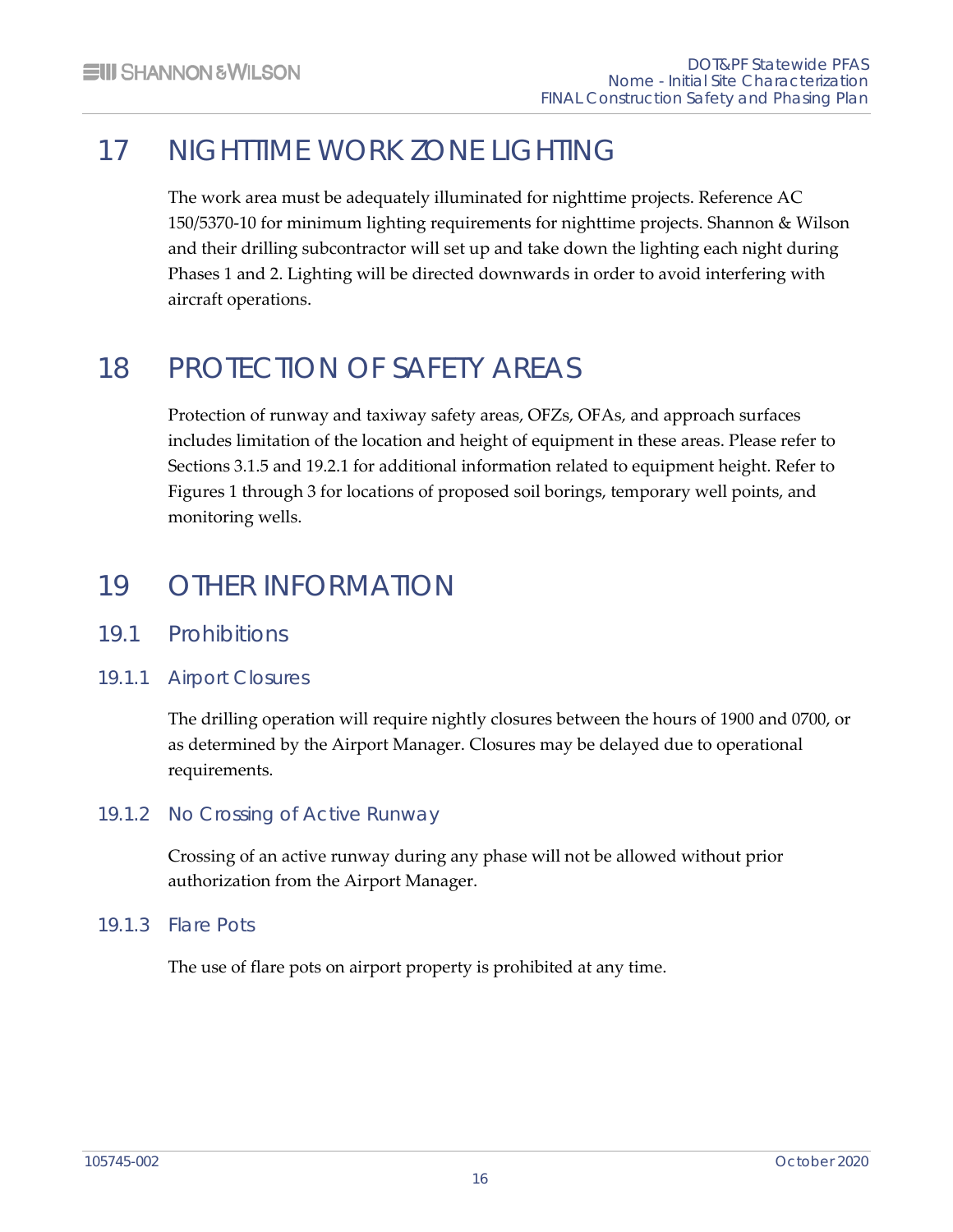## <span id="page-23-0"></span>19.2 Restrictions

### 19.2.1 Use of Tall Equipment

<span id="page-23-1"></span>Use of tall equipment that must routinely operate more than 16 feet above ground level requires inclusion on form 7460-1 as specified under 14 CFR part 77. Refer to Sections 2.6, 5.1.3, 5.1.4, and 19.2.1 for information on markings and lighting. The drill rig will be lowered to be as close to ground level as practical when not actively employed, including when parked outside the RSA.

The temporary well points will rise no more than two feet from the ground surface and below the level of runway lighting. The long-term monitoring wells will be completed using flush mount monuments; there will be no change to the height of objects in the AOAs upon project completion.

## 19.2.2 Use of Tools with Open Flames

<span id="page-23-2"></span>Open-flame welding or torch cutting operations are permitted only with the approval of the Airport Manager and only when adequate fire safety precautions are in place.

Shannon & Wilson intends to use a gasoline-powered 2,000 watt or 3,200 watt generator to provide power to the rotary hammer used for frozen-soil sampling, depending on site conditions. The generator will be used within the RSA.

### 19.2.3 Open Trenches, Excavations, and Stockpiles

<span id="page-23-3"></span>There will be no open trenches, excavation, or stockpiles during this operation. The drill holes will be refilled following temporary well point removal, or completed as long-term groundwater monitoring wells.

### 19.2.4 Discovery of Contaminated Soils

<span id="page-23-4"></span>If petroleum-contaminated soils are encountered within the work area, the contractor will notify the Airport Manager.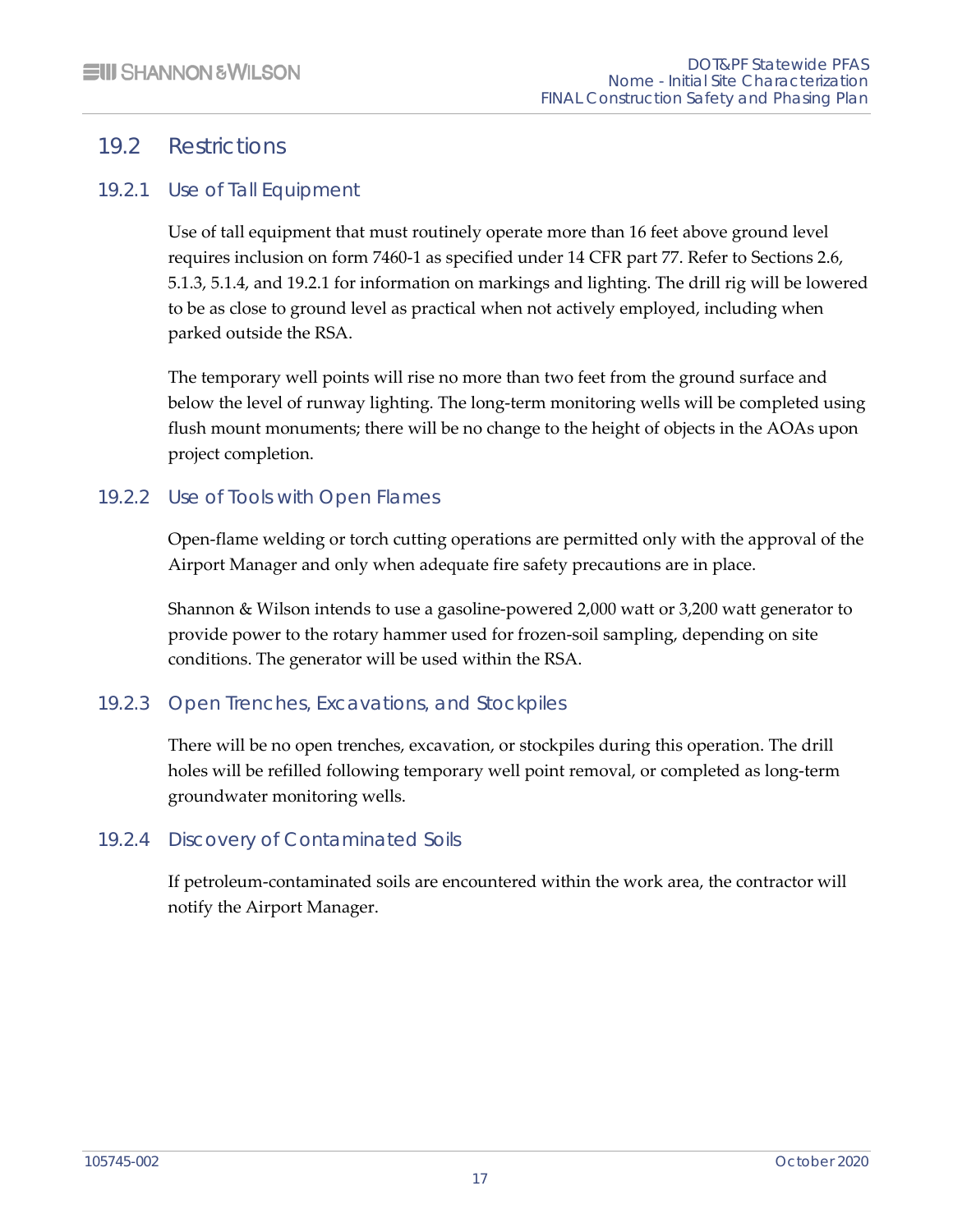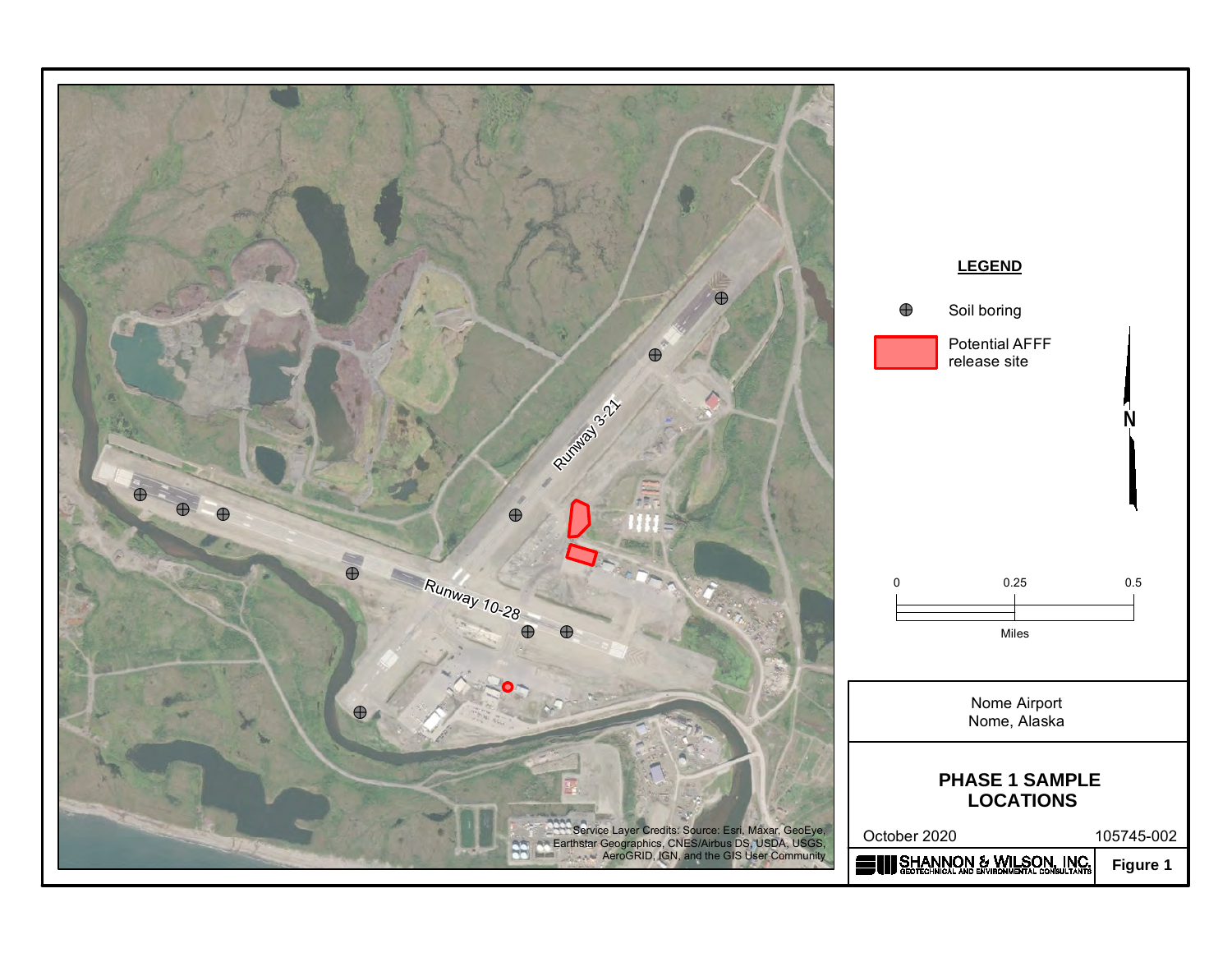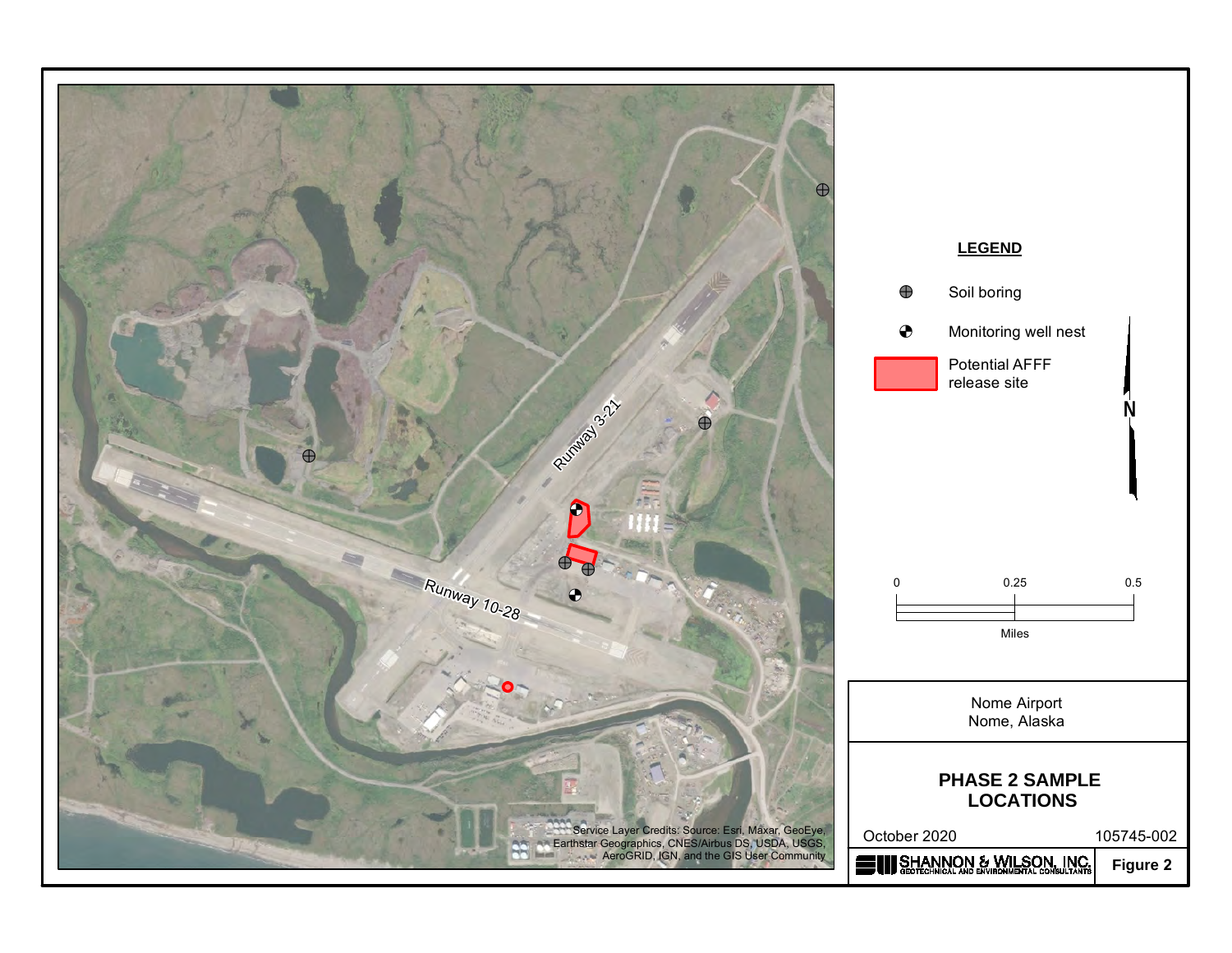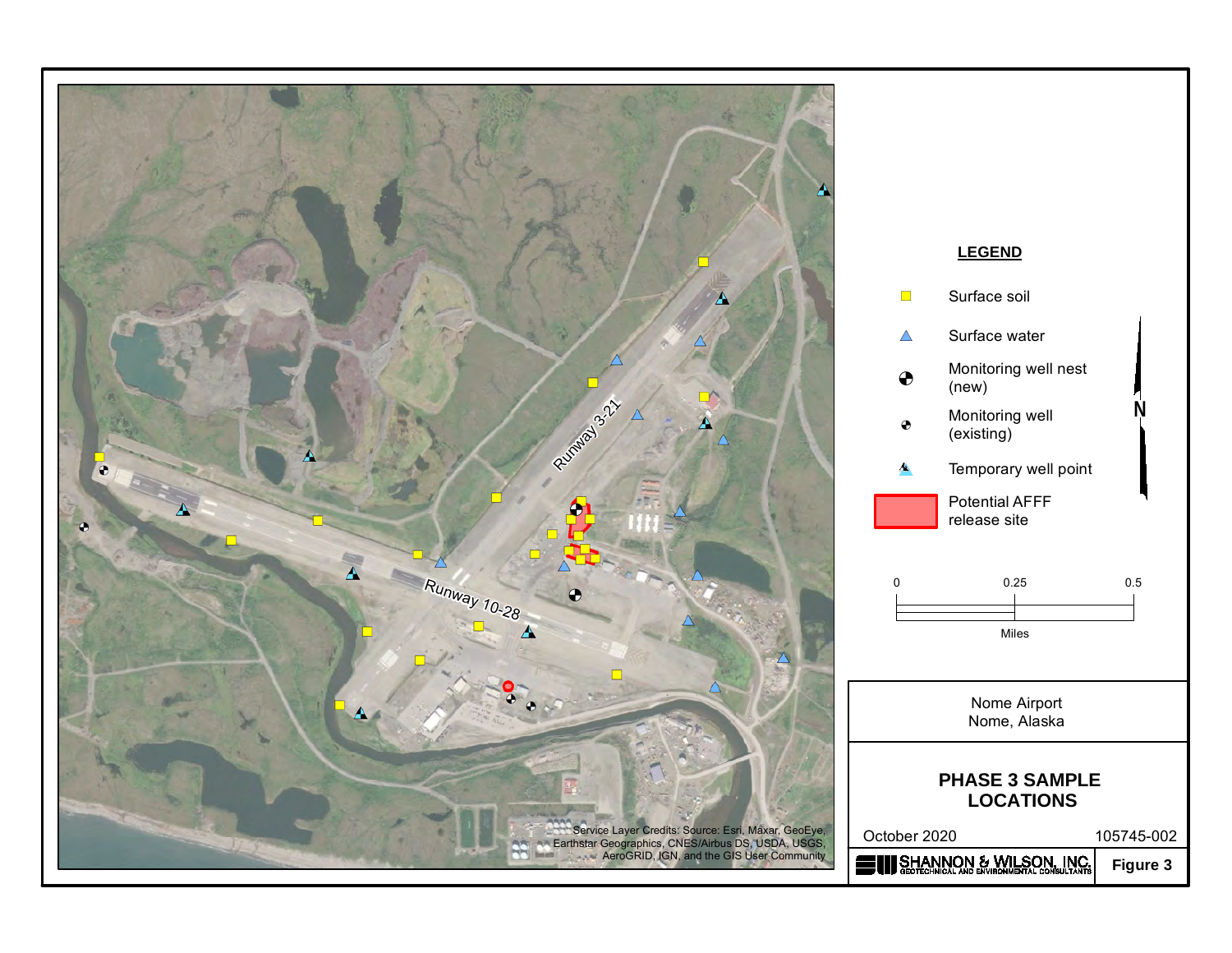# Important Information About Your Report

IMPORTANT INFORMATION **IMPORTANT INFORMATION**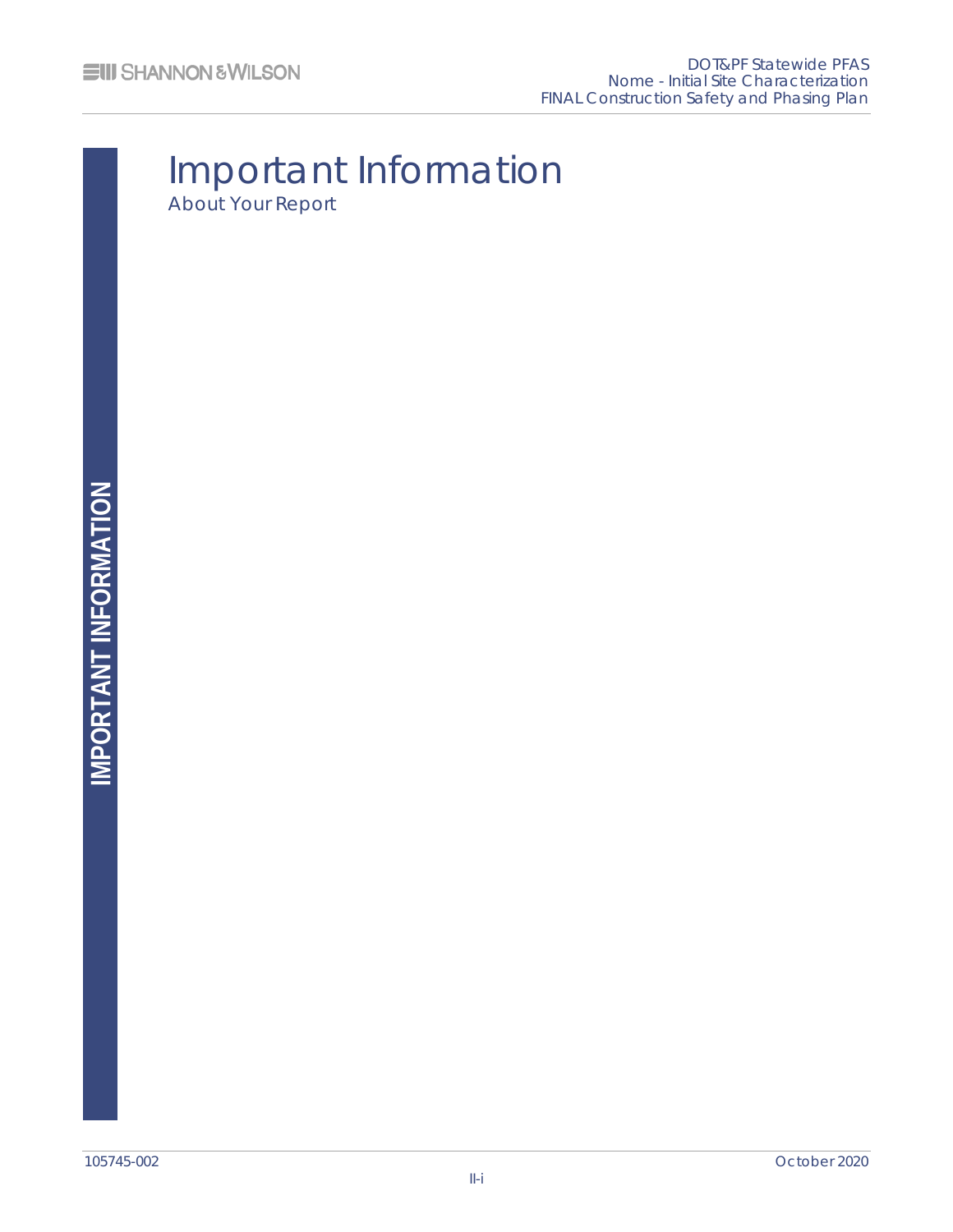#### CONSULTING SERVICES ARE PERFORMED FOR SPECIFIC PURPOSES AND FOR SPECIFIC CLIENTS.

Consultants prepare reports to meet the specific needs of specific individuals. A report prepared for a civil engineer may not be adequate for a construction contractor or even another civil engineer. Unless indicated otherwise, your consultant prepared your report expressly for you and expressly for the purposes you indicated. No one other than you should apply this report for its intended purpose without first conferring with the consultant. No party should apply this report for any purpose other than that originally contemplated without first conferring with the consultant.

#### THE CONSULTANT'S REPORT IS BASED ON PROJECT-SPECIFIC FACTORS.

A geotechnical/environmental report is based on a subsurface exploration plan designed to consider a unique set of project-specific factors. Depending on the project, these may include the general nature of the structure and property involved; its size and configuration; its historical use and practice; the location of the structure on the site and its orientation; other improvements such as access roads, parking lots, and underground utilities; and the additional risk created by scope-of-service limitations imposed by the client. To help avoid costly problems, ask the consultant to evaluate how any factors that change subsequent to the date of the report may affect the recommendations. Unless your consultant indicates otherwise, your report should not be used (1) when the nature of the proposed project is changed (for example, if an office building will be erected instead of a parking garage, or if a refrigerated warehouse will be built instead of an unrefrigerated one, or chemicals are discovered on or near the site); (2) when the size, elevation, or configuration of the proposed project is altered; (3) when the location or orientation of the proposed project is modified; (4) when there is a change of ownership; or (5) for application to an adjacent site. Consultants cannot accept responsibility for problems that may occur if they are not consulted after factors that were considered in the development of the report have changed.

### SUBSURFACE CONDITIONS CAN CHANGE.

Subsurface conditions may be affected as a result of natural processes or human activity. Because a geotechnical/environmental report is based on conditions that existed at the time of subsurface exploration, construction decisions should not be based on a report whose adequacy may have been affected by time. Ask the consultant to advise if additional tests are desirable before construction starts; for example, groundwater conditions commonly vary seasonally.

Construction operations at or adjacent to the site and natural events such as floods, earthquakes, or groundwater fluctuations may also affect subsurface conditions and, thus, the continuing adequacy of a geotechnical/environmental report. The consultant should be kept apprised of any such events and should be consulted to determine if additional tests are necessary.

### MOST RECOMMENDATIONS ARE PROFESSIONAL JUDGMENTS.

Site exploration and testing identifies actual surface and subsurface conditions only at those points where samples are taken. The data were extrapolated by your consultant, who then applied judgment to render an opinion about overall subsurface conditions. The actual interface between materials may be far more gradual or abrupt than your report indicates. Actual conditions in areas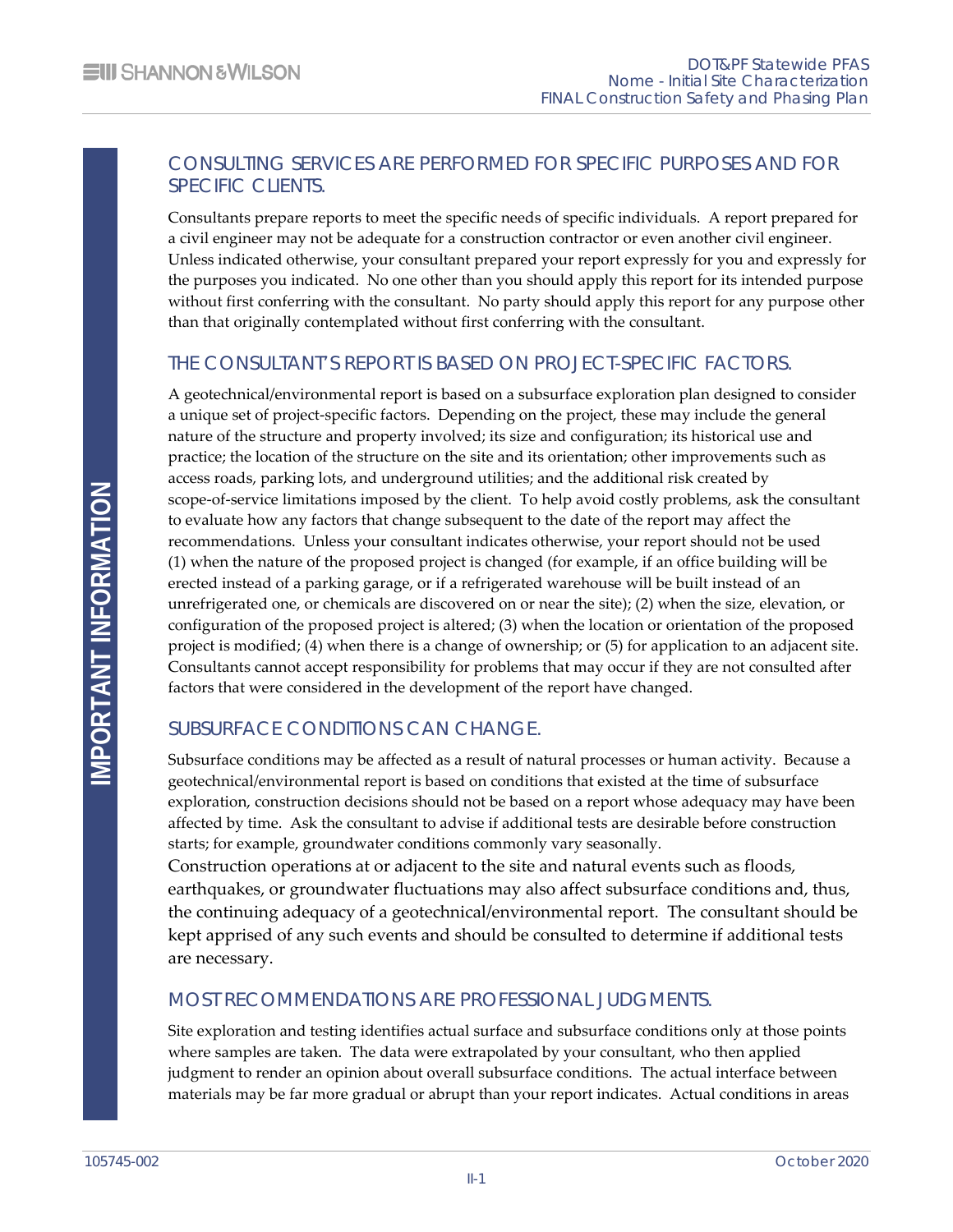not sampled may differ from those predicted in your report. While nothing can be done to prevent such situations, you and your consultant can work together to help reduce their impacts. Retaining your consultant to observe subsurface construction operations can be particularly beneficial in this respect.

### A REPORT'S CONCLUSIONS ARE PRELIMINARY.

The conclusions contained in your consultant's report are preliminary, because they must be based on the assumption that conditions revealed through selective exploratory sampling are indicative of actual conditions throughout a site. Actual subsurface conditions can be discerned only during earthwork; therefore, you should retain your consultant to observe actual conditions and to provide conclusions. Only the consultant who prepared the report is fully familiar with the background information needed to determine whether or not the report's recommendations based on those conclusions are valid and whether or not the contractor is abiding by applicable recommendations. The consultant who developed your report cannot assume responsibility or liability for the adequacy of the report's recommendations if another party is retained to observe construction.

### THE CONSULTANT'S REPORT IS SUBJECT TO MISINTERPRETATION.

Costly problems can occur when other design professionals develop their plans based on misinterpretation of a geotechnical/environmental report. To help avoid these problems, the consultant should be retained to work with other project design professionals to explain relevant geotechnical, geological, hydrogeological, and environmental findings, and to review the adequacy of their plans and specifications relative to these issues.

#### BORING LOGS AND/OR MONITORING WELL DATA SHOULD NOT BE SEPARATED FROM THE REPORT.

Final boring logs developed by the consultant are based upon interpretation of field logs (assembled by site personnel), field test results, and laboratory and/or office evaluation of field samples and data. Only final boring logs and data are customarily included in geotechnical/environmental reports. These final logs should not, under any circumstances, be redrawn for inclusion in architectural or other design drawings, because drafters may commit errors or omissions in the transfer process.

To reduce the likelihood of boring log or monitoring well misinterpretation, contractors should be given ready access to the complete geotechnical engineering/environmental report prepared or authorized for their use. If access is provided only to the report prepared for you, you should advise contractors of the report's limitations, assuming that a contractor was not one of the specific persons for whom the report was prepared, and that developing construction cost estimates was not one of the specific purposes for which it was prepared. While a contractor may gain important knowledge from a report prepared for another party, the contractor should discuss the report with your consultant and perform the additional or alternative work believed necessary to obtain the data specifically appropriate for construction cost estimating purposes. Some clients hold the mistaken impression that simply disclaiming responsibility for the accuracy of subsurface information always insulates them from attendant liability. Providing the best available information to contractors helps prevent costly construction problems and the adversarial attitudes that aggravate them to a disproportionate scale.